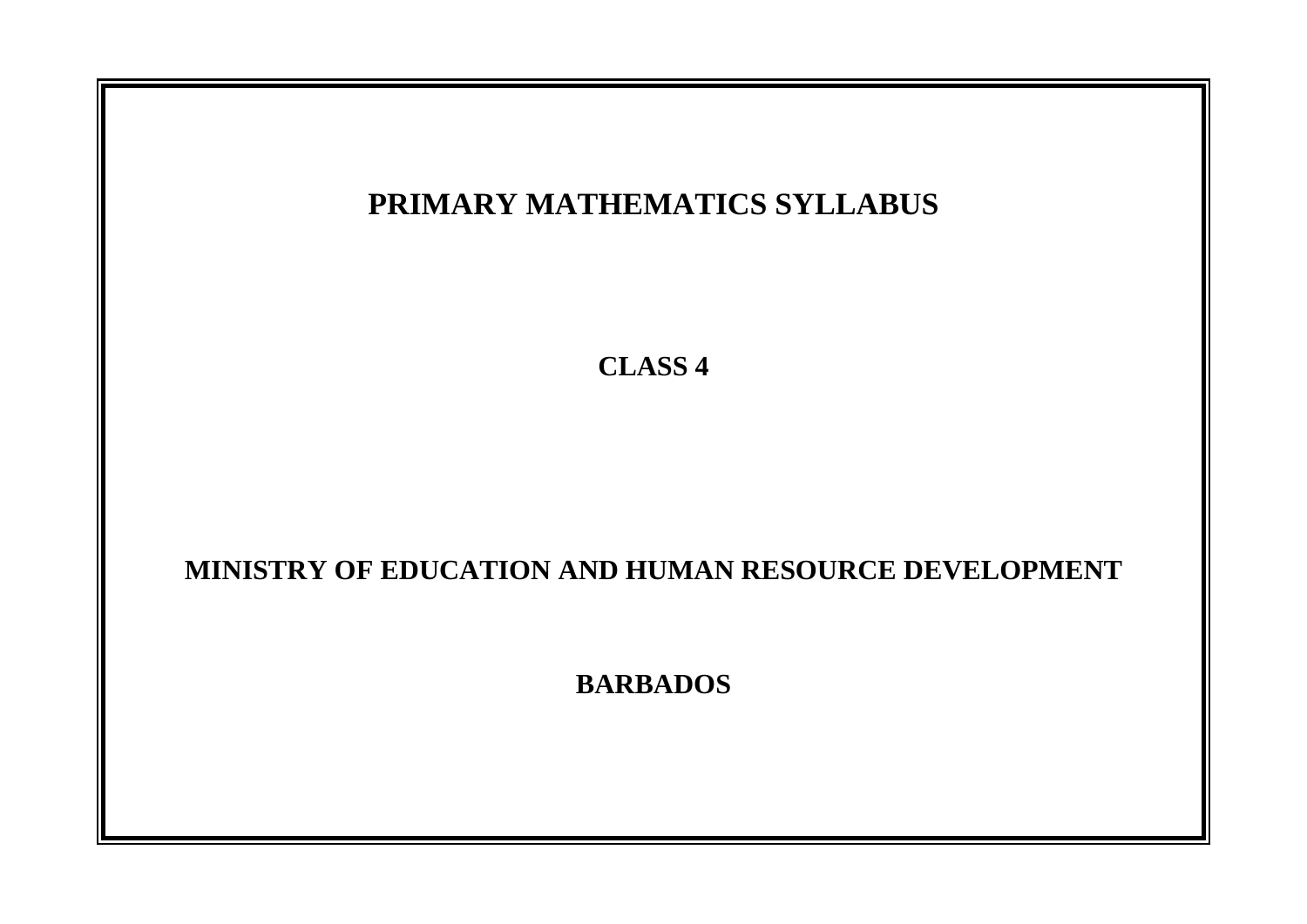# **TABLE OF CONTENTS**

| <b>ACKNOWLEDGEMENTS</b>                                        | iii          |
|----------------------------------------------------------------|--------------|
| <b>RATIONALE</b>                                               | $\mathbf{V}$ |
| <b>GENERAL OBJECTIVES FOR THE PRIMARY MATHEMATICS SYLLABUS</b> | vii          |
| <b>FORMAT OF THE SYLLABUS</b>                                  | viii         |
| <b>SCOPE AND SEQUENCE</b>                                      |              |
| <b>ATTAINMENT TARGETS</b>                                      | 6            |
| <b>SYLLABUS FOR CLASS 4</b>                                    |              |
| APPENDIX - Suggested Texts                                     | 12           |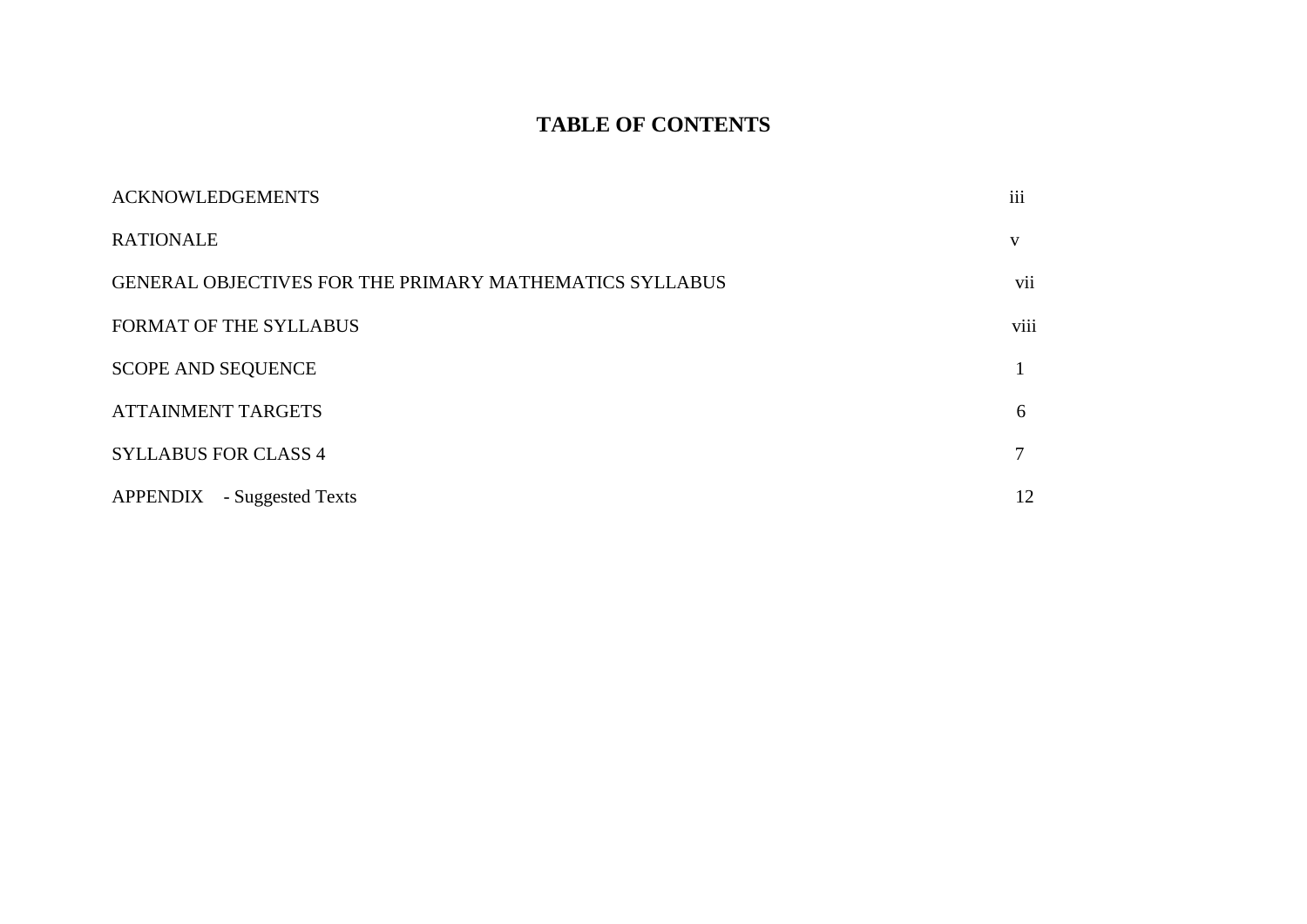## **ACKNOWLEDGEMENTS**

The Ministry of Education expresses thanks and appreciation to the following persons for their contribution to the development of this syllabus.

| Mrs. Bonnie Alleyne      | <b>Ellerton Primary</b>       |
|--------------------------|-------------------------------|
| Mrs. Sheila Babb         | <b>Grazettes Primary</b>      |
| Mrs. Margaret Blenman    | Good Shepherd Primary         |
| Ms. Jocelyn Boucher      | <b>Cuthbert Moore Primary</b> |
| Mr. Samuel Broomes       | <b>Eden Lodge Primary</b>     |
| Ms. Elsie Burton         | <b>St. Matthias Primary</b>   |
| Mr. Errol Bynoe          | Christ Church Boys'           |
| Mrs. Hortence Carrington | <b>Sharon Primary</b>         |
| Mr. Ian Chandler         | <b>St. Matthew Primary</b>    |
| Ms. Mary Chase           | <b>Cuthbert Moore Primary</b> |
| Mr. Wayne Drakes         | Vauxhall Primary              |
| Ms. Mary Farley          | Pine Primary                  |
| Ms. Juan Forte           | St. Ambrose Primary           |
| Mr. Andrew Haynes        | St. Ambrose Primary           |
| Mrs. Maxine Husbands     | Deacon's Primary              |
| Ms. Petrina Husbands     | St. David's Primary           |
| Mr. Elvis Johnson        | South District Primary        |
| Mrs. Judy Lorde-Waithe   | <b>Mount Tabor Primary</b>    |
| Ms. Estelle Nelson       | Hillaby-Turner's Hall Primary |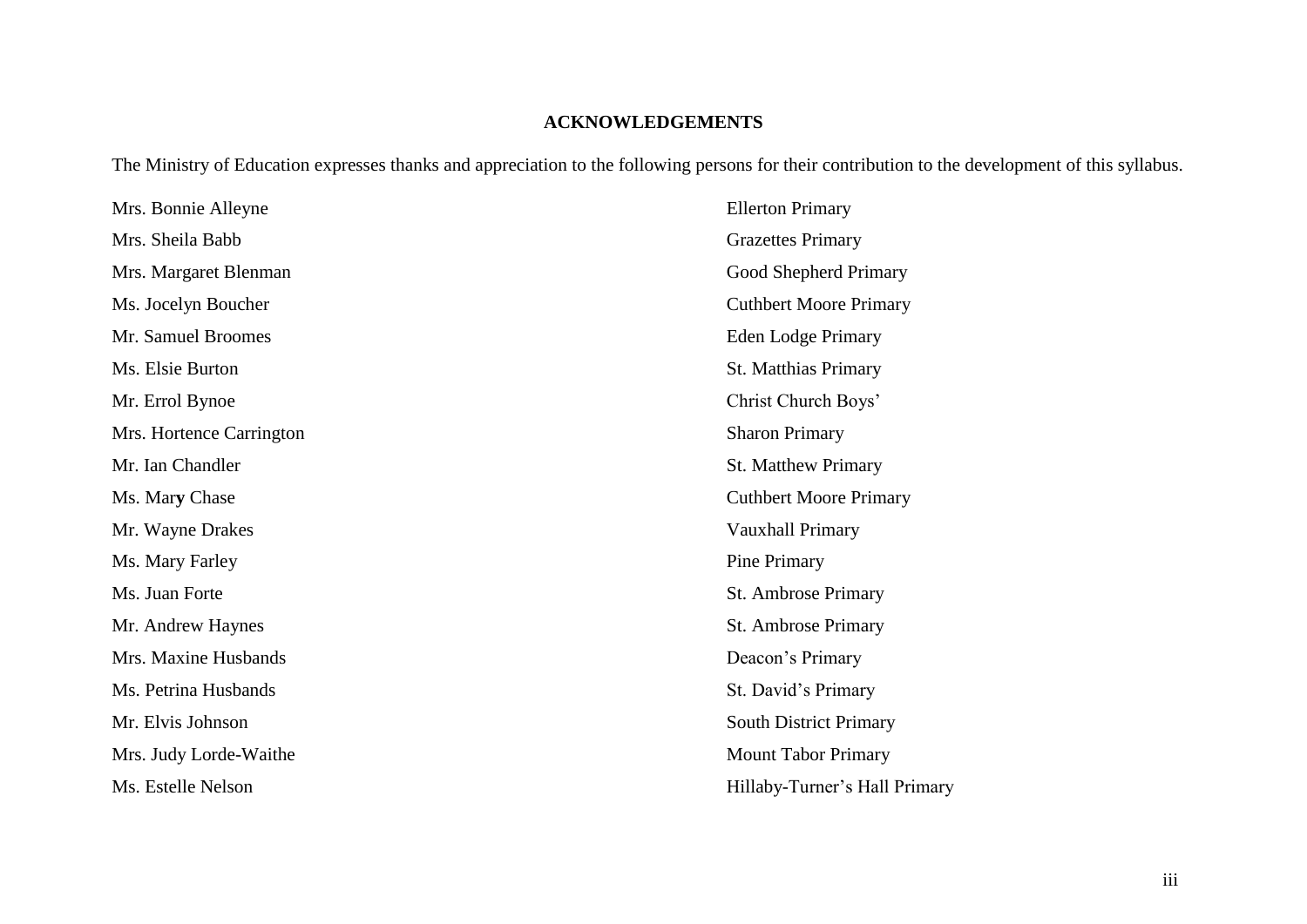Mrs. Valrie Quintyne Pine Primary Mr. Neville Small Christ Church Boys' Mrs. Sandra Small-Thompson Westbury Primary Mrs. Shirley Thomas St. Joseph Primary Mr. Marlon Wilson St. Elizabeth Primary Mrs. Gladwin Greaves St Alban's Primary

Ms. Julia Taitt Peripatetic Teacher**-** Mathematics Ministry of Education Mr. Carlisle Ramsay Education Officer- Testing and Measurement Ministry of Education Ms Benita Byer Education Officer- Mathematics (Ag) Ministry of Education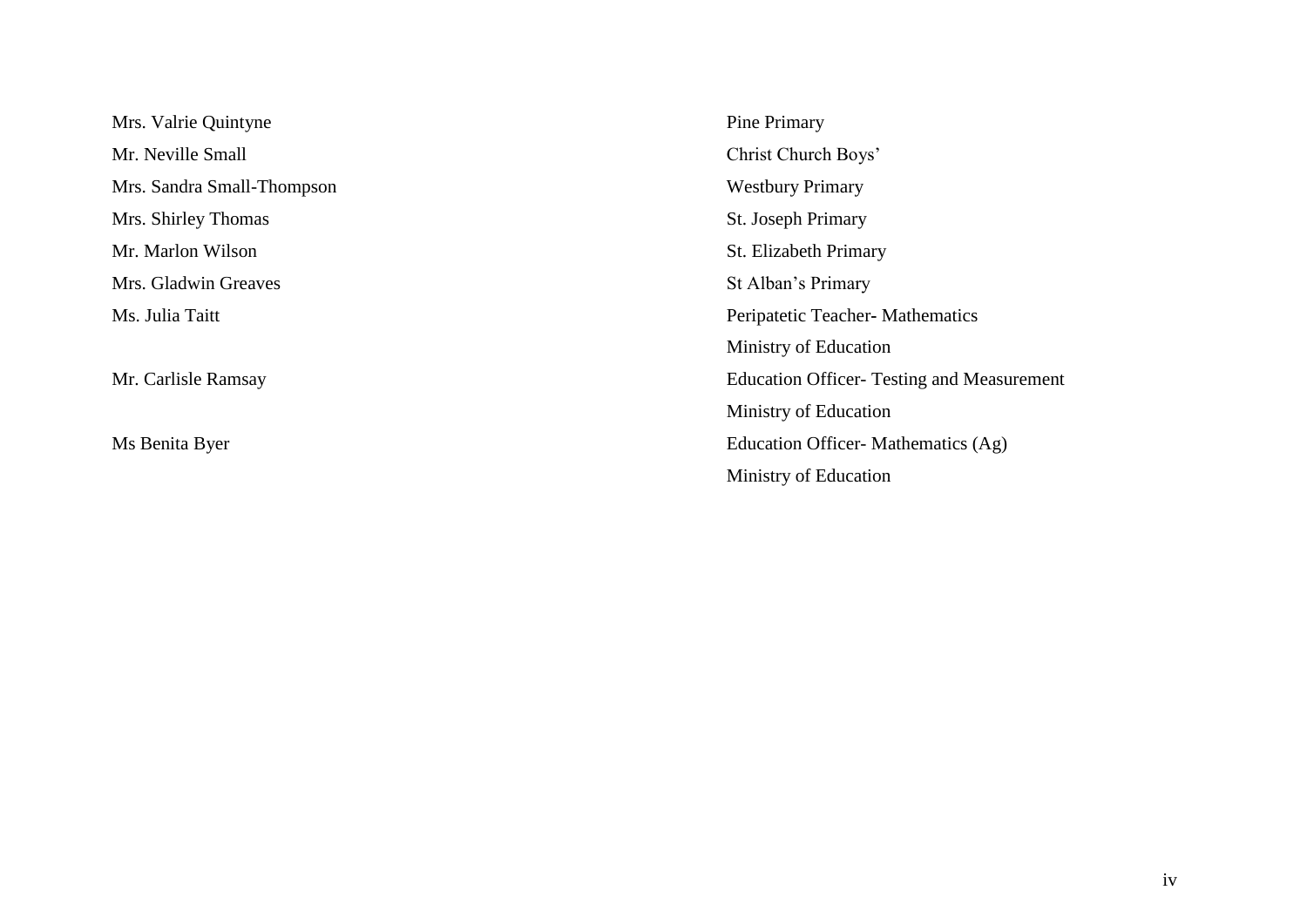## **RATIONALE**

There is a need for all primary school pupils in Barbados today to experience a shift in emphasis in the teaching/learning process in mathematics from that which was practised twenty or even five years ago. The rapid advances in computer technology, the easy accessibility of inexpensive calculators, the implementation of the project, EduTech 2000 and the ever-increasing rate of change in all aspects of society require that pupils develop new skills and attitudes to meet these demands.

It is no longer sufficient that pupils develop proficiency in computation and in applying that computation to their day-to-day problems. By the time these pupils reach adolescence and adulthood in the twenty-first century, they will be faced with new problems and challenges. It is crucial, therefore, that these pupils be a part of an environment which allows them to **think, reason, and solve problems** using as much of the available technology as possible. Pupils of different ages think, reason and solve problems at different levels, but all pupils are capable of rational thought, reasoning and solving problems.

This Primary Mathematics Syllabus supports the new initiatives of the Ministry of Education, which stress that:

- $\Box$ the child-centred approaches be used in conjunction with the traditional teacher-centred approaches
- $\Box$ problem-solving should be the focus of mathematics instruction
- reasoning about mathematics should be used to help pupils make sense of mathematics, rather than just memorizing rules and  $\Box$ procedures
- mathematics is an ideal subject for the development of critical-, creative- and decision-making skills of the pupils from at a very  $\Box$ early age
- manipulatives are powerful tools that can help pupils link the concrete experiences to pictorial representations and finally to  $\Box$ abstract symbols to build mathematical understanding
- $\Box$ mathematics should be connected to other subject areas and to the pupils' everyday experiences to make it meaningful
- information technology, namely, calculators and computers, be used as tools to help pupils explore and develop concepts and  $\Box$ solve problems
- $\Box$ instruction using the multi-media approach, visual, auditory and tactile/kinesthetic should be used to reach all pupils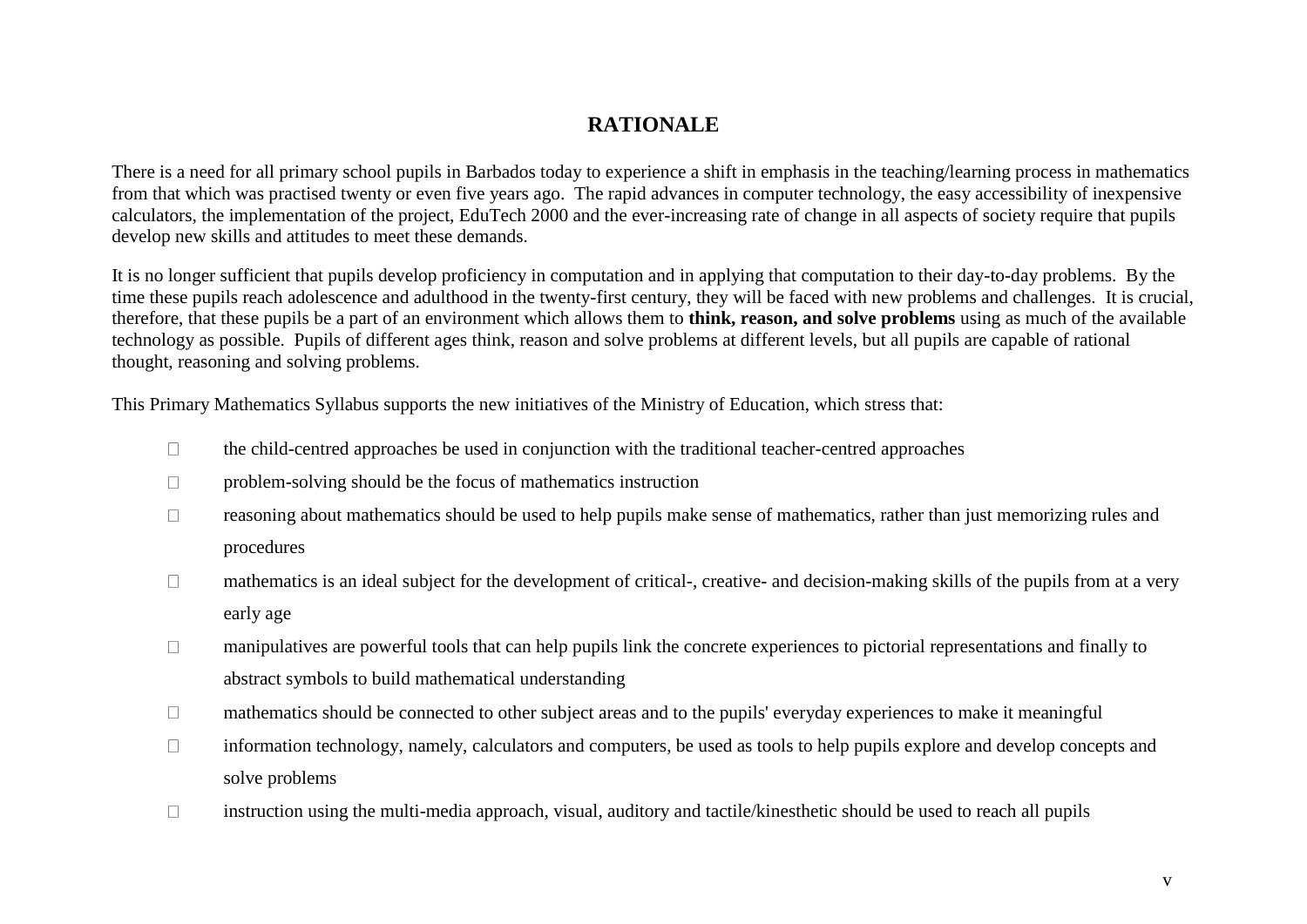#### $\Box$ assessment should be multi-faceted and evaluate what pupils can do and understand

Through the piloting and implementation of this syllabus and the feedback and consultation from teachers and other educators, modifications will be made to ensure that this document is user-friendly to all teachers of mathematics in primary schools in Barbados.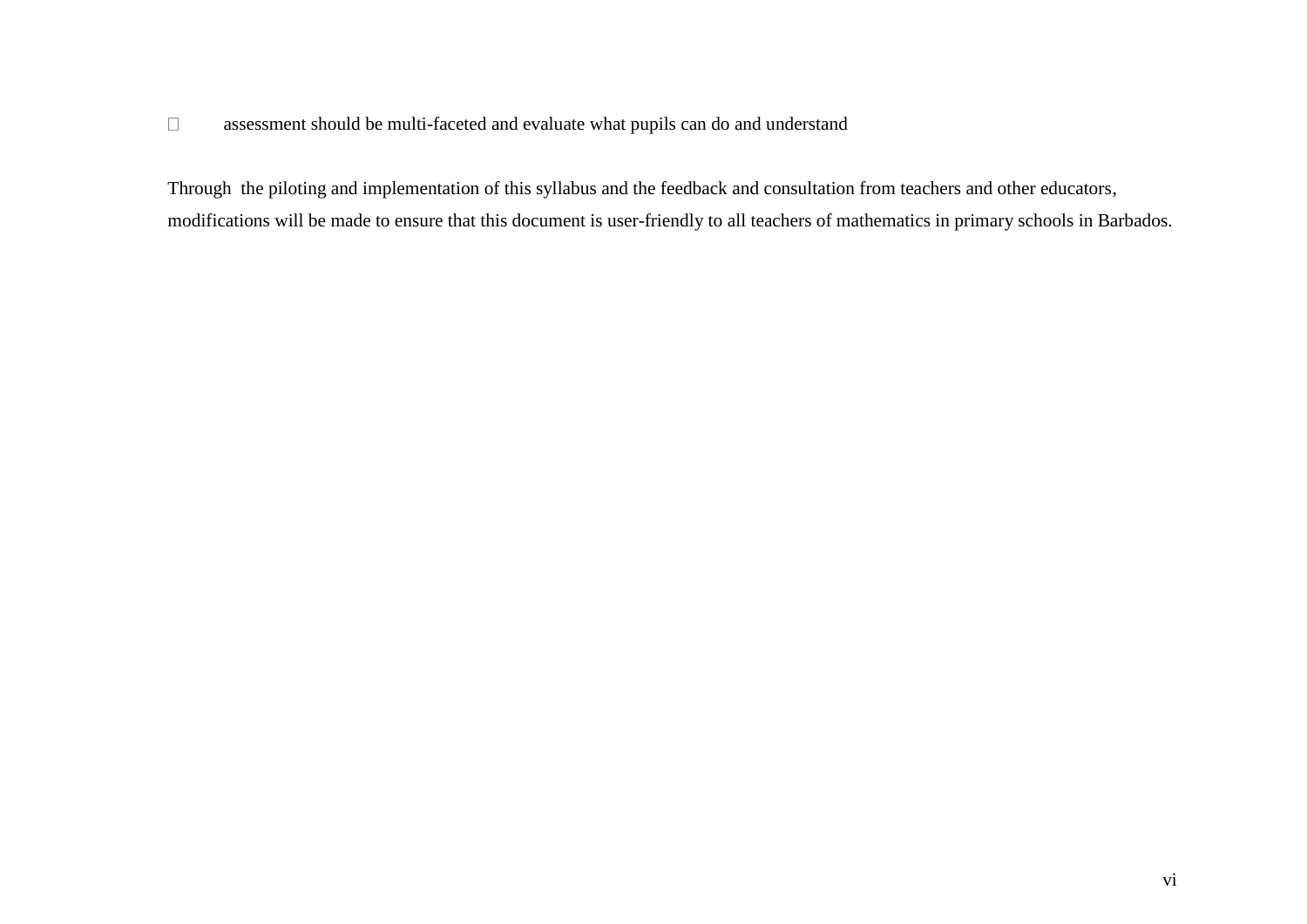### **OBJECTIVES FOR THE PRIMARY MATHEMATICS SYLLABUS**

The general objectives for the primary mathematics syllabus are to help pupils:

- acquire a range of mathematical techniques and skills
- develop an awareness of the importance of accuracy in computation
- develop an awareness of mathematics in their environment
- $\Box$  cultivate the ability to apply mathematical knowledge to the solutions of problems in their daily lives
- $\Box$  cultivate the ability to think logically, creatively and critically
- $\Box$  use technology to explore mathematical situations.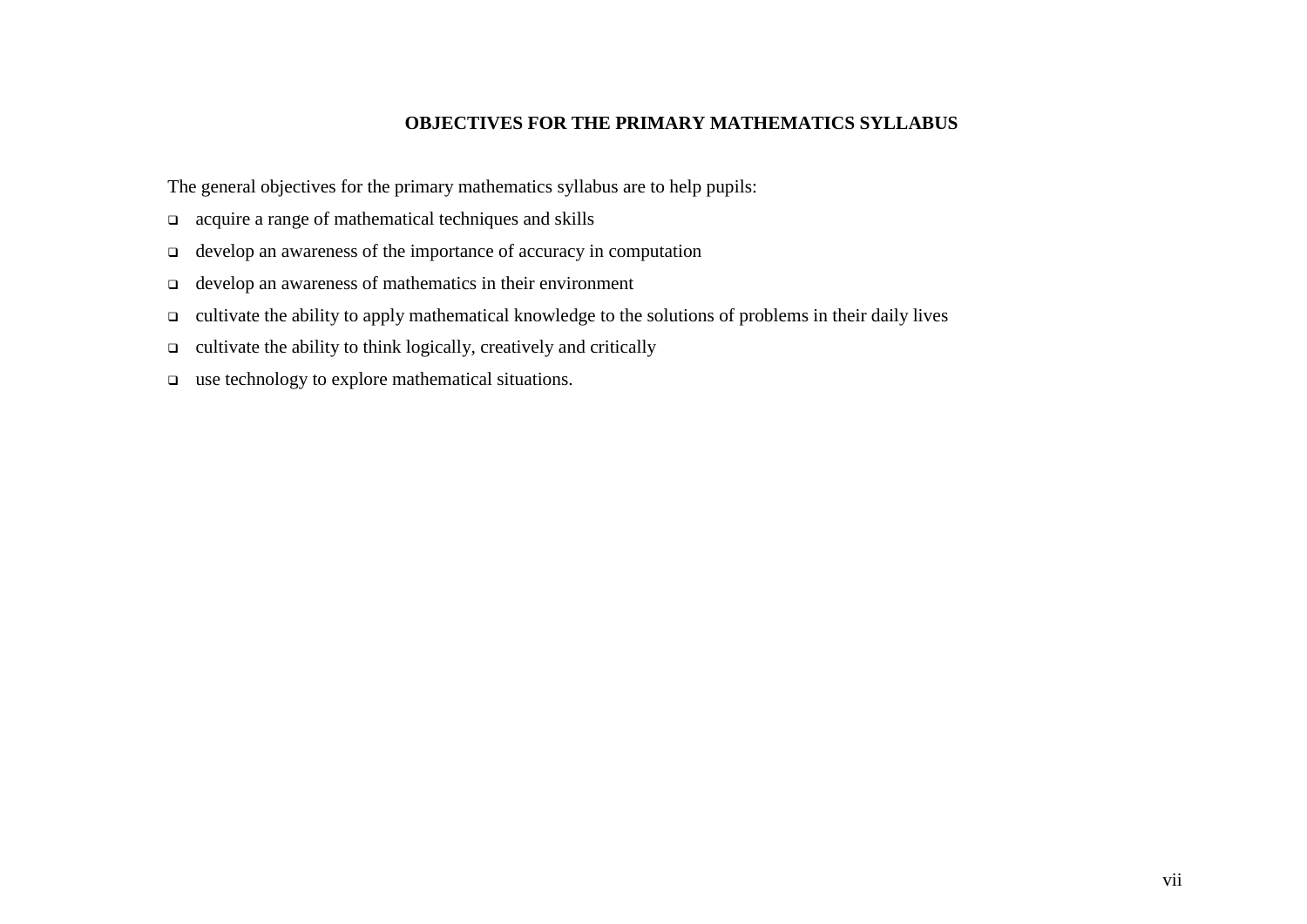#### **FORMAT OF THE SYLLABUS**

In addition to the syllabuses for Classes 1-4, this document contains the following sections: Scope and Sequence, Attainment Targets and Suggested Activities and Assessment Procedures. Highlighted in the syllabus are the integration of technology into instruction and the development of critical, creative and decision-making skills. Both areas were already in use but are now being highlighted because of the need to have all pupils computer literate and to be critical and creative in their thoughts and actions.

The nature of mathematics instruction requires that concepts are introduced in the earlier stages and developed in the later stages. The *Scope and*  Sequence therefore, indicates the classes in which a topic is to be introduced and developed. The  $\nu$  indicates in which class the topic/skill/concept should be introduced and the indicates that the concept has to be developed and maintained in these classes.

The *Attainment Targets* are presented as a list of objectives and indicate what each pupil should be able to achieve at the end of the school year. It is understood that because of varying abilities and aptitudes, some pupils might be able to achieve a higher standard than that which is set and some may not be able to complete all the objectives for the particular age group. The targets for a particular class represent the objectives that should be achieved at that level, in addition to those of the lower classes.

The *Suggested Activities* included in the syllabus will ensure that pupils use and apply mathematics to promote mathematical reasoning, make decisions and analyse data. In addition, the proposed tasks meet both the individual needs of the pupils as well as provide activities for group work, thereby facilitating collaboration between pupils, teachers and parents, while consolidating instruction and developing the necessary skills.

*Assessment* is a fundamental part of the teaching and learning process. It should measure not only what the pupils know and can produce, but should provide more authentic information about the learner. Further, continuous assessment is essential in monitoring the progress of pupils and teachers are therefore encouraged to use mathematics profiles to record each child's progress. To this end a variety of assessment methods should be utilised including achievement tests, portfolio assessment, journals and discussions.

The *Integration of Technology* is integral to mathematics instruction and can be beneficial in areas such as computation, geometry, data handling and problem solving. The use of technology is particularly effective in reducing the fear and anxiety associated with learning mathematics, since it allows the pupils to focus less speed and memorization and more on the processes necessary to obtain the solutions.

Teachers are encouraged to use strategies and methodologies to develop *Critical Thinking and Problem Solving Skills.* The mathematics classroom should provide the opportunity for pupils to formulate problems from everyday situations, use concrete materials, reason logically and use a variety of problems solving strategies.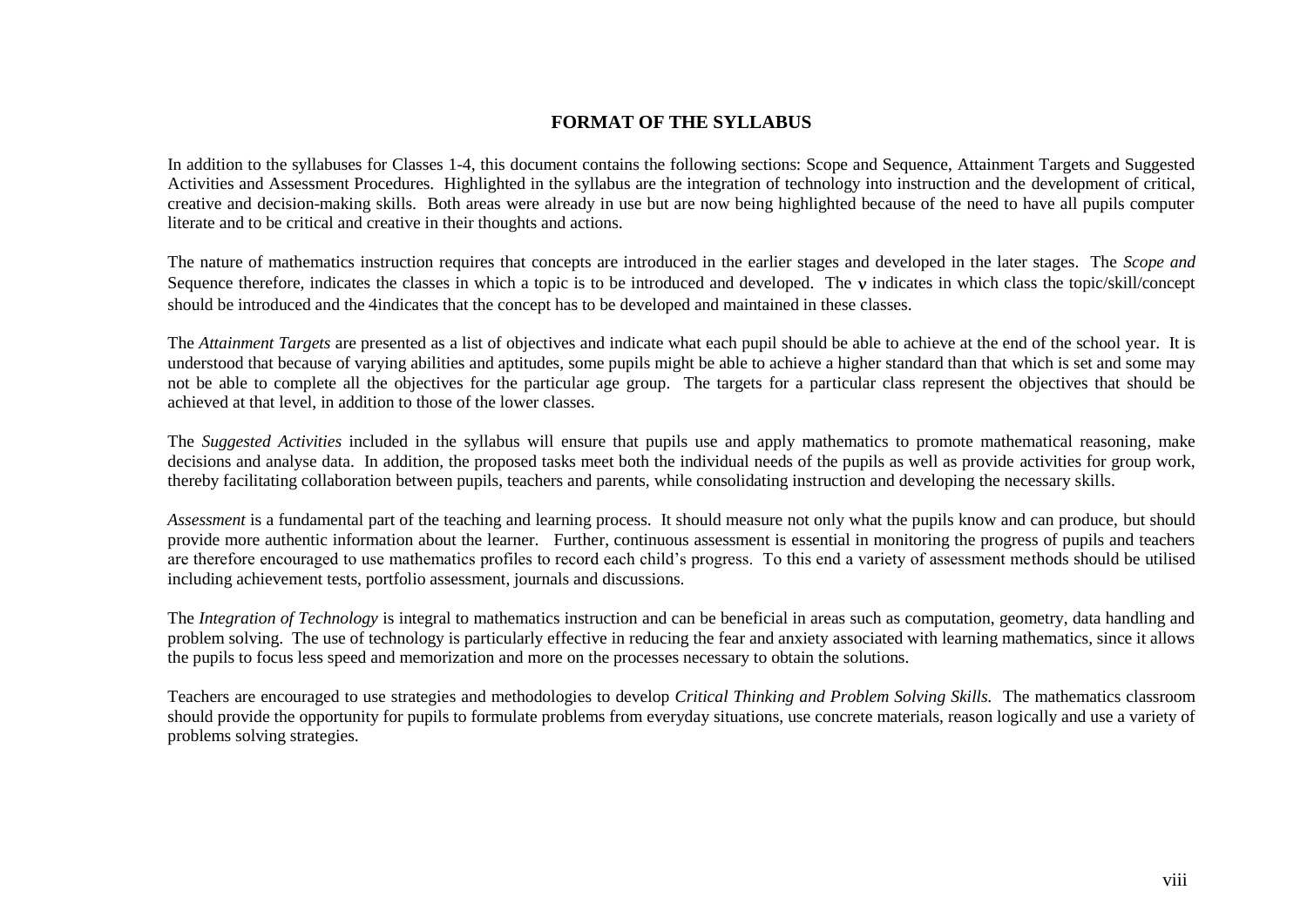# **SCOPE AND SEQUENCE FOR CLASS 4**

#### **Begin teaching the concept/skill**

#### $\overline{4}$ **Maintain and develop concept/skill**

|       |                                                            | <b>CLASSES</b> |                |                |                |
|-------|------------------------------------------------------------|----------------|----------------|----------------|----------------|
|       |                                                            | 1              | 2              | 3              | 4              |
| 1.0   | PROBLEM SOLVING STRATEGIES AND SKILLS                      |                |                |                |                |
|       |                                                            |                |                |                |                |
| 1.0.1 | Problem solving as it relates to everyday situations       | $\mathbf{v}$   | 4              | 4              | 4              |
| 1.0.2 | Problem solving steps                                      | $\mathbf{v}$   | 4              | 4              | 4              |
| 1.0.3 | Problem solving strategies                                 | $\mathbf{v}$   | 4              | 4              | 4              |
| 1.0.4 | <b>Estimation strategies</b>                               | $\mathbf{v}$   | 4              | $\overline{4}$ | 4              |
| 1.0.5 | Interpretation of data and diagrams                        | $\mathbf{v}$   | 4              | 4              | 4              |
|       |                                                            |                |                |                |                |
| 2.0   | <b>NUMBER CONCEPTS</b>                                     |                |                |                |                |
|       |                                                            |                |                |                |                |
| 2.0.1 | Mental computations and estimation techniques              | $\mathbf{v}$   | 4              | 4              | 4              |
| 2.0.2 | Read and write numbers                                     | $\mathbf{v}$   | $\overline{4}$ | $\overline{4}$ | 4              |
| 2.0.3 | Comparison of numbers                                      | $\mathbf{v}$   | 4              | 4              | 4              |
| 2.0.4 | Addition of whole numbers                                  | $\mathbf{v}$   | 4              | 4              | 4              |
| 2.0.5 | Subtraction of whole numbers                               | $\mathbf{v}$   | 4              | $\overline{4}$ | 4              |
| 2.0.6 | Multiplication of whole numbers                            | $\mathbf{v}$   | 4              | 4              | 4              |
| 2.0.7 | Division of whole numbers                                  | $\mathbf{v}$   | 4              | 4              | 4              |
| 2.0.8 | Solution of basic problems using the four basic operations | $\mathbf{v}$   | 4              | 4              | 4              |
| 2.0.9 | Odd/Even numbers                                           | $\mathbf{v}$   | 4              | $\overline{4}$ | $\overline{4}$ |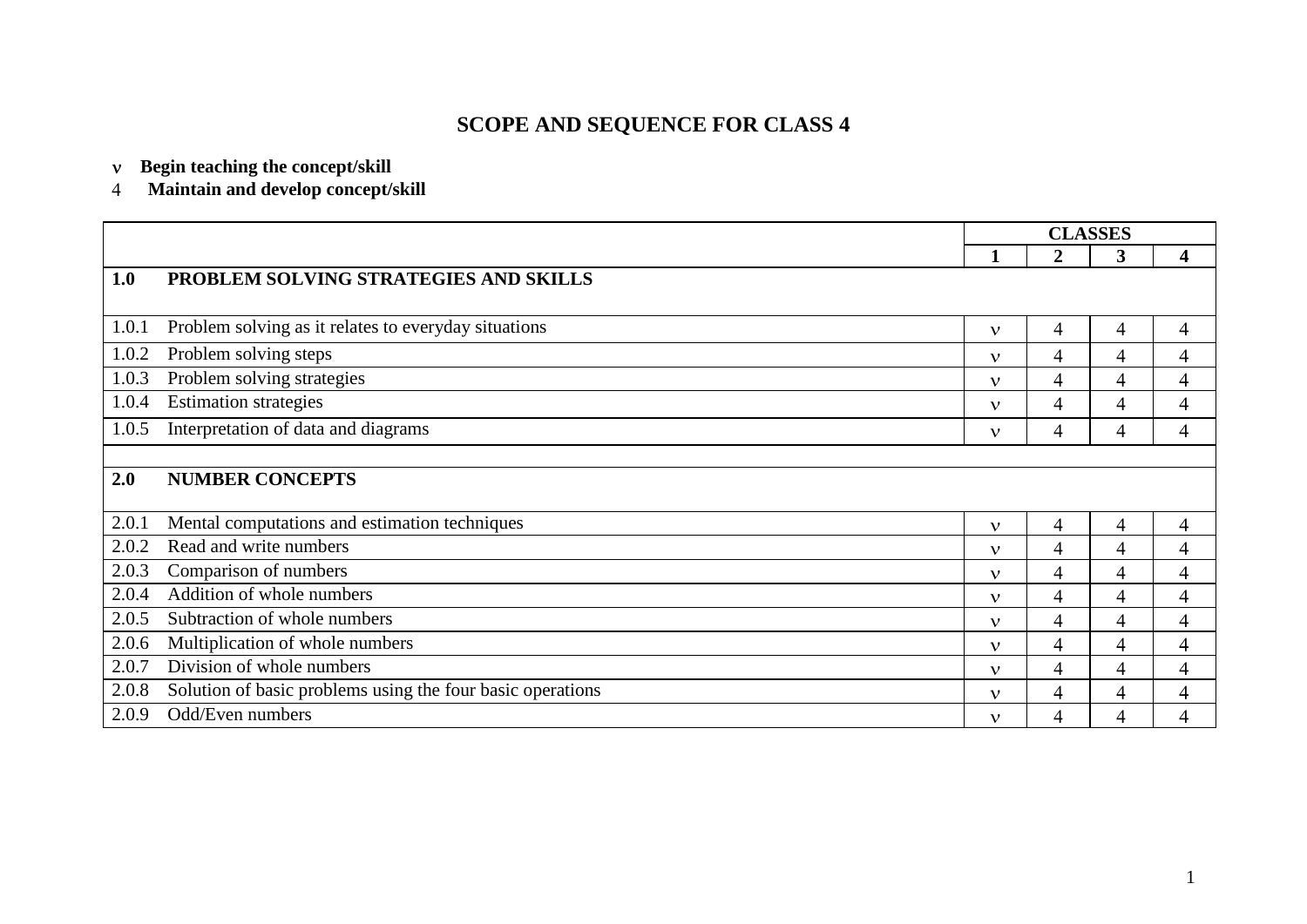#### $\overline{4}$ **Maintain and develop concept/skill**

|                                                                                       |                                | <b>CLASSES</b> |                |                          |  |  |
|---------------------------------------------------------------------------------------|--------------------------------|----------------|----------------|--------------------------|--|--|
|                                                                                       | $\mathbf{1}$                   | $\overline{2}$ | 3              | $\overline{\mathbf{4}}$  |  |  |
| 2.0.10 Value of a number                                                              |                                |                | $\overline{4}$ | $\overline{4}$           |  |  |
| $\overline{4}$<br>$\mathbf{v}$<br>2.0.11 Place Value of a number<br>4<br>$\mathbf{v}$ |                                |                |                |                          |  |  |
| 2.0.12 Prime and Composite numbers                                                    |                                | $\mathbf{v}$   | $\overline{4}$ | $\overline{4}$           |  |  |
| 2.0.13 Factors                                                                        |                                | $\mathbf{v}$   | $\overline{4}$ | $\overline{4}$           |  |  |
| 2.0.14 Multiples                                                                      |                                | $\mathbf{v}$   | $\overline{4}$ | $\overline{4}$           |  |  |
| 2.0.15 Squares and square roots                                                       |                                |                | $\mathbf{v}$   | $\overline{4}$           |  |  |
| <b>PROPERTIES OF NUMBERS</b><br>2.1                                                   |                                |                |                |                          |  |  |
| 2.1.1<br>The commutative property                                                     |                                |                |                |                          |  |  |
| 2.1.2                                                                                 | $\mathbf{v}$                   | 4              | $\overline{4}$ | $\overline{4}$           |  |  |
| The associative property                                                              | $\mathbf{v}$                   | $\overline{4}$ | $\overline{4}$ | $\overline{4}$           |  |  |
| 2.1.3<br>The identity property under addition                                         | $\mathbf{v}$                   | $\overline{4}$ | $\overline{4}$ | $\overline{4}$           |  |  |
| The identity property under multiplication<br>2.1.4                                   | $\mathbf{v}$                   | $\overline{4}$ | $\overline{4}$ | $\overline{4}$           |  |  |
| Multiplication by zero<br>2.1.5                                                       | $\mathbf{v}$                   | $\overline{4}$ | $\overline{4}$ | $\overline{4}$           |  |  |
| The order of operations (BODMAS)<br>2.1.6                                             |                                |                | $\mathbf{v}$   | $\overline{4}$           |  |  |
|                                                                                       |                                |                |                |                          |  |  |
| <b>FRACTIONS AND DECIMALS</b><br>3.0                                                  |                                |                |                |                          |  |  |
| 3.0.1<br>The concept of a fraction                                                    | $\mathbf{v}$                   | $\overline{4}$ | 4              | $\overline{4}$           |  |  |
| Written symbols for fractions<br>3.0.2                                                | $\mathbf v$                    | $\overline{4}$ | $\overline{4}$ | $\overline{4}$           |  |  |
| Operations with fractions<br>3.0.3                                                    | $\mathbf{v}$                   | $\overline{4}$ | $\overline{4}$ | $\overline{4}$           |  |  |
| The concept of a decimal<br>3.0.4                                                     | $\overline{4}$<br>$\mathbf{v}$ |                |                |                          |  |  |
| Decimal notation<br>3.0.5                                                             | $\overline{4}$<br>$\mathbf{v}$ |                |                |                          |  |  |
| 3.0.6<br>Operations with decimals                                                     |                                |                | $\mathbf{v}$   | $\overline{4}$           |  |  |
| The relationship between fractions and decimals<br>3.0.7                              |                                |                | $\mathbf{v}$   | $\overline{\mathcal{A}}$ |  |  |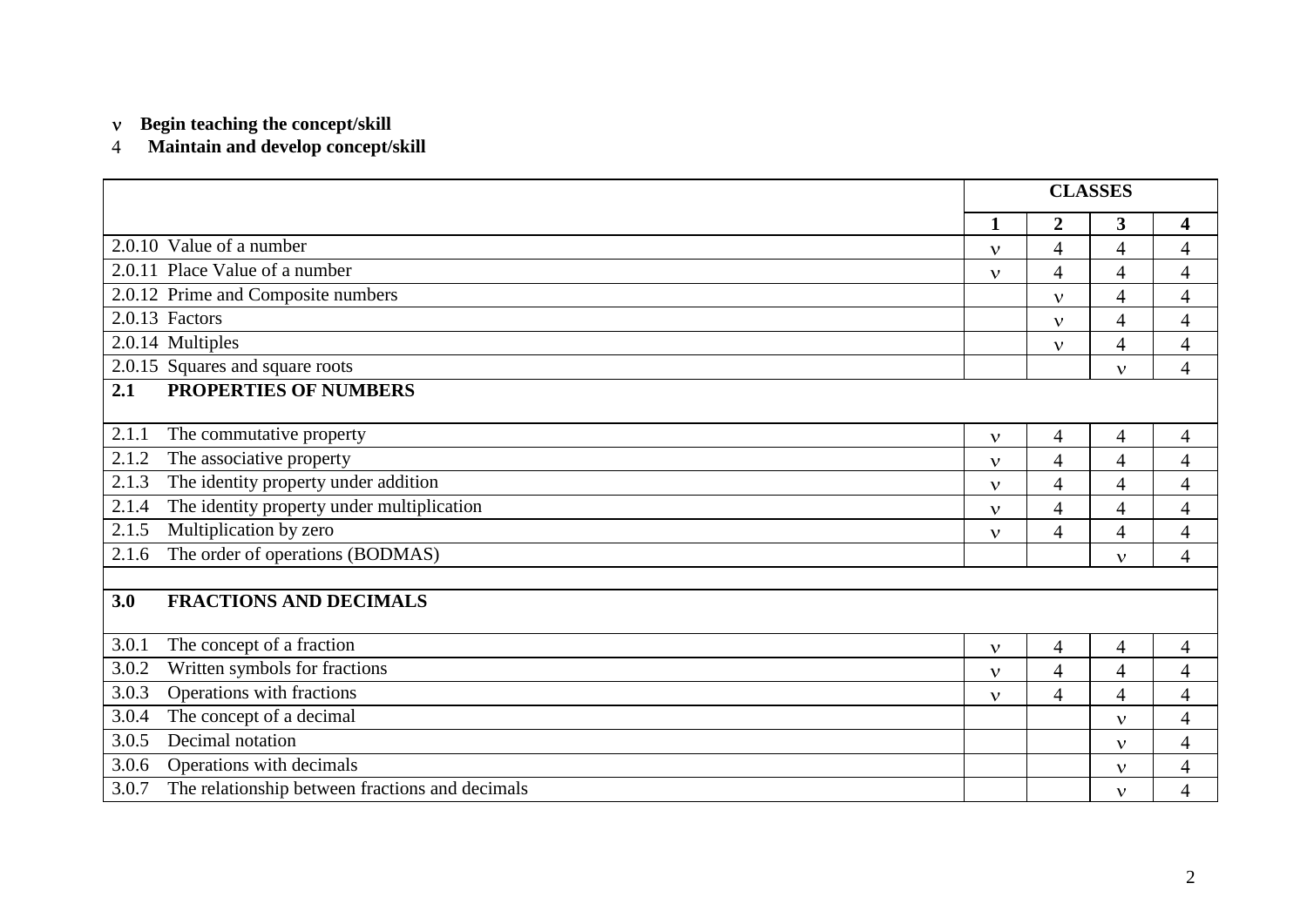#### $\overline{4}$ **Maintain and develop concept/skill**

|       |                                                              | <b>CLASSES</b> |                |                |                          |
|-------|--------------------------------------------------------------|----------------|----------------|----------------|--------------------------|
|       |                                                              |                | $\mathbf 2$    | 3              | $\overline{\mathbf{4}}$  |
| 4.0   | <b>RATIO AND PROPORTION</b>                                  |                |                |                |                          |
|       |                                                              |                |                |                |                          |
| 4.0.1 | The concept of ratio and proportion                          |                |                | $\mathbf{v}$   | 4                        |
| 4.0.2 | Ratios as fractions                                          |                |                | $\mathbf{v}$   | $\overline{4}$           |
| 4.0.3 | Simplification of ratios                                     |                |                | $\mathbf{v}$   | $\overline{4}$           |
|       |                                                              |                |                |                |                          |
| 5.0   | <b>PERCENTAGES</b>                                           |                |                |                |                          |
|       |                                                              |                |                |                |                          |
| 5.0.1 | The concept of a percentage                                  |                |                | $\mathbf{v}$   | $\overline{4}$           |
| 5.0.2 | The relationship between fractions, decimals and percentages |                |                | $\mathbf{v}$   | $\overline{4}$           |
| 5.0.3 | Operations with percentages                                  |                |                | $\mathbf{v}$   | $\overline{4}$           |
|       |                                                              |                |                |                |                          |
| 6.0   | <b>MEASUREMENT</b>                                           |                |                |                |                          |
|       |                                                              |                |                |                |                          |
| 6.0.1 | Non-standard units of measurement                            | $\mathbf{v}$   | 4              | 4              | 4                        |
| 6.0.2 | Standard units of measurement                                | $\mathbf{v}$   | $\overline{4}$ | 4              | 4                        |
| 6.0.3 | The metric system                                            | $\mathbf{v}$   | 4              | $\overline{4}$ | $\overline{4}$           |
| 6.1   | <b>Linear</b>                                                |                |                |                |                          |
| 6.1.1 | Determining length                                           | $\mathbf{v}$   | $\overline{4}$ | 4              | $\overline{\mathcal{A}}$ |
| 6.1.2 | Instruments for measuring length                             | $\mathbf{v}$   | $\overline{4}$ | 4              | 4                        |
| 6.1.3 | Units for measuring length                                   | $\mathbf{v}$   | 4              | 4              | 4                        |
| 6.1.4 | Perimeter of shapes                                          | $\mathbf{v}$   | 4              | $\overline{4}$ | $\overline{4}$           |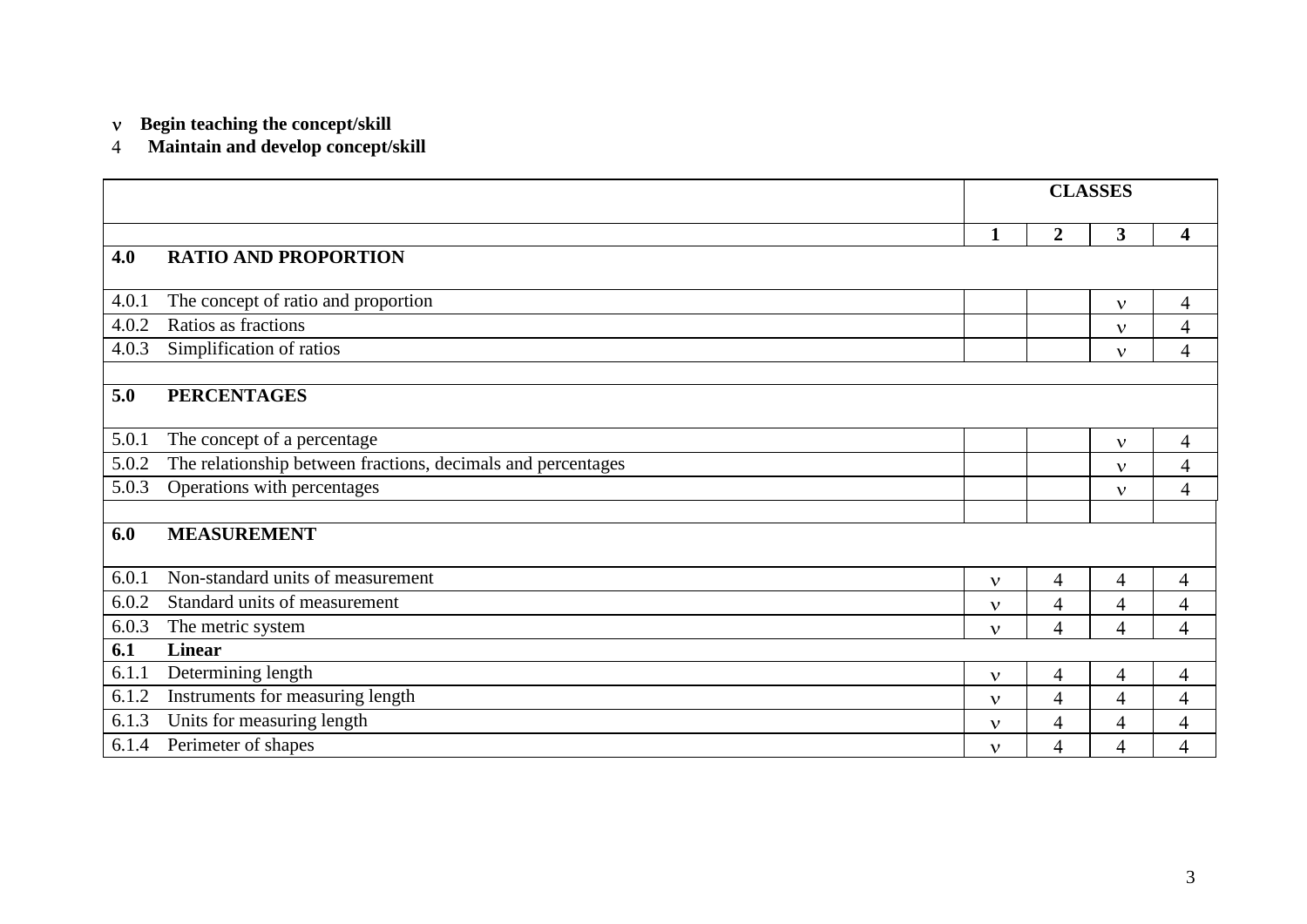#### **Maintain and develop concept/skill**

|       |                                          | <b>CLASSES</b> |                |                          |                         |
|-------|------------------------------------------|----------------|----------------|--------------------------|-------------------------|
|       |                                          | 1              | $\overline{2}$ | 3                        | $\overline{\mathbf{4}}$ |
| 6.2   | Area                                     |                |                |                          |                         |
| 6.2.1 | Units for measuring area                 |                |                | $\mathbf{v}$             | $\overline{4}$          |
| 6.2.2 | Area of regular shapes                   |                |                | $\mathbf{v}$             | $\overline{4}$          |
| 6.2.3 | Area of irregular shapes                 |                |                | $\mathbf{v}$             | $\overline{4}$          |
| 6.2.4 | Surface area                             |                |                | $\mathbf{v}$             | $\overline{4}$          |
| 6.3   | <b>Mass</b>                              |                |                |                          |                         |
| 6.3.1 | Units for measuring mass                 |                | $\mathbf{v}$   | 4                        | $\overline{4}$          |
| 6.3.2 | Mass of objects                          |                | $\mathbf v$    | $\overline{4}$           | $\overline{4}$          |
| 6.4   | Capacity                                 |                |                |                          |                         |
| 6.4.1 | Units for measuring capacity             |                | $\mathbf{v}$   | 4                        | $\overline{4}$          |
| 6.4.2 | Capacity of various containers           |                | $\mathbf{v}$   | $\overline{4}$           | $\overline{4}$          |
| 6.5   | <b>Time</b>                              |                |                |                          |                         |
| 6.5.1 | Times of the day                         | $\mathbf{v}$   | 4              | $\overline{\mathcal{A}}$ | $\overline{4}$          |
| 6.5.2 | Periods of time - year, month, day, etc. | $\mathbf{v}$   | 4              | $\overline{4}$           | $\overline{4}$          |
| 6.5.3 | Instruments used for measuring time      | $\mathbf v$    | 4              | $\overline{4}$           | $\overline{4}$          |
| 6.5.4 | Choice of instruments for measuring time | v              | 4              | $\overline{\mathcal{A}}$ | 4                       |
| 6.5.5 | Measurement of elapsed time              |                |                | $\mathbf{v}$             | 4                       |
| 6.5.6 | Relationship between units of time       |                |                | $\mathbf{v}$             | $\overline{4}$          |
| 6.6   | <b>Money</b>                             |                |                |                          |                         |
| 6.6.1 | The local currency                       | $\mathbf{v}$   | 4              | $\overline{4}$           | $\overline{4}$          |
| 6.6.2 | The use of coins and notes               | $\mathbf{v}$   | 4              | $\overline{4}$           | $\overline{4}$          |
| 6.6.3 | The relationship between coins and bills | $\mathbf v$    | 4              | $\overline{4}$           | $\overline{4}$          |
| 6.6.4 | Buying and selling                       |                |                | $\mathbf{v}$             | 4                       |
| 6.6.5 | Currency conversions                     |                |                | $\mathbf{v}$             | 4                       |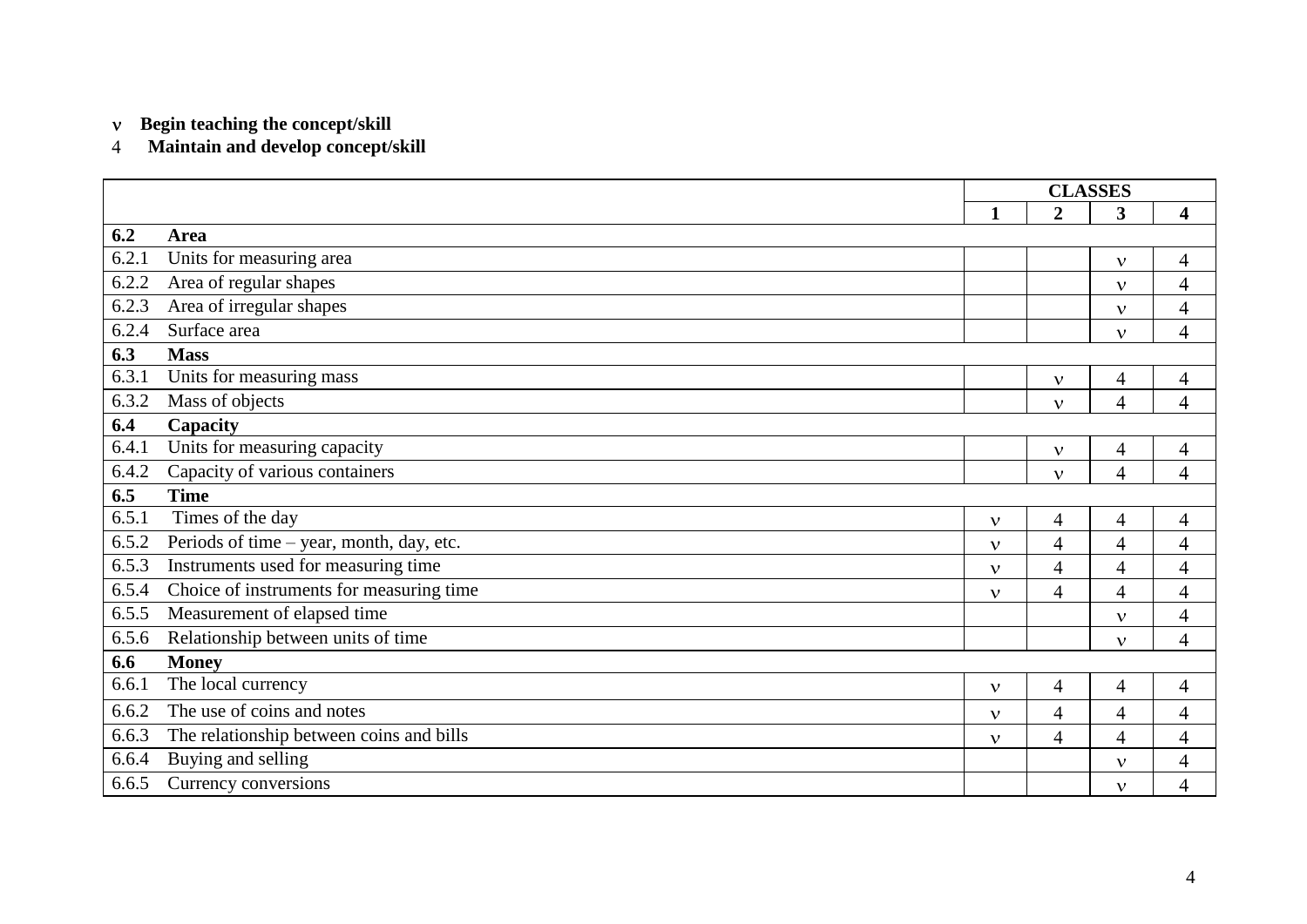#### **Maintain and develop concept/skill**

|       |                                           | <b>CLASSES</b> |                |                          |                          |
|-------|-------------------------------------------|----------------|----------------|--------------------------|--------------------------|
|       |                                           | 1              | $\overline{2}$ | 3                        | $\overline{\mathbf{4}}$  |
| 7.0   | <b>GEOMETRY</b>                           |                |                |                          |                          |
| 7.0.1 | Properties of two-dimensional shapes      | $\mathbf{v}$   | 4              | $\overline{4}$           | $\overline{4}$           |
| 7.0.2 | Properties of three-dimensional shapes    | $\mathbf{v}$   | $\overline{4}$ | $\overline{4}$           | $\overline{4}$           |
| 7.0.3 | Line, point, ray and line segment         | $\mathbf{v}$   | $\overline{4}$ | $\overline{\mathcal{L}}$ | $\overline{4}$           |
| 7.0.4 | Types of lines (horizontal parallel etc.) |                | $\mathbf{v}$   | $\overline{\mathcal{A}}$ | 4                        |
| 7.0.5 | Lines of symmetry                         |                | $\mathbf{v}$   | $\overline{4}$           | $\overline{4}$           |
| 7.0.6 | Types of angles                           |                |                | $\mathbf{v}$             | $\overline{4}$           |
| 7.0.7 | Measurement of angles                     |                |                |                          | $\mathbf{v}$             |
| 7.0.8 | Types of quadrilaterals                   |                |                |                          | $\mathbf{v}$             |
| 7.0.9 | Types of triangles                        |                |                | $\mathbf{v}$             | 4                        |
|       | 7.0.10 The circle                         |                |                | $\mathbf{v}$             | 4                        |
|       |                                           |                |                |                          |                          |
| 8.0   | <b>SET THEORY</b>                         |                |                |                          |                          |
| 8.0.1 | Definition of a set                       | $\mathbf v$    | $\overline{4}$ | $\overline{4}$           | $\overline{4}$           |
| 8.0.2 | Description of a set                      | $\mathbf{v}$   | $\overline{4}$ | $\overline{\mathcal{A}}$ | 4                        |
| 8.0.3 | Elements in a set                         | $\mathbf{v}$   | $\overline{4}$ | $\overline{\mathcal{A}}$ | 4                        |
| 8.0.4 | Types of sets                             |                | $\mathbf{v}$   | $\overline{\mathcal{A}}$ | 4                        |
| 8.0.5 | Diagrams of sets                          |                |                | $\mathbf v$              | $\overline{\mathcal{A}}$ |
| 9.0   | <b>DATA HANDLING</b>                      |                |                |                          |                          |
| 9.0.1 | Data collection and representation        | $\mathbf{v}$   | 4              | $\overline{4}$           | $\overline{4}$           |
| 9.0.2 | Averages of given data (mean, mode)       | $\mathbf{v}$   | $\overline{4}$ | $\overline{\mathcal{L}}$ | 4                        |
| 9.0.3 | Probability terms                         |                |                | $\mathbf{v}$             | 4                        |
| 9.0.4 | Probability of outcomes                   |                |                | $\mathbf{v}$             | 4                        |
| 9.0.5 | Predictions                               |                |                | $\mathbf{v}$             | 4                        |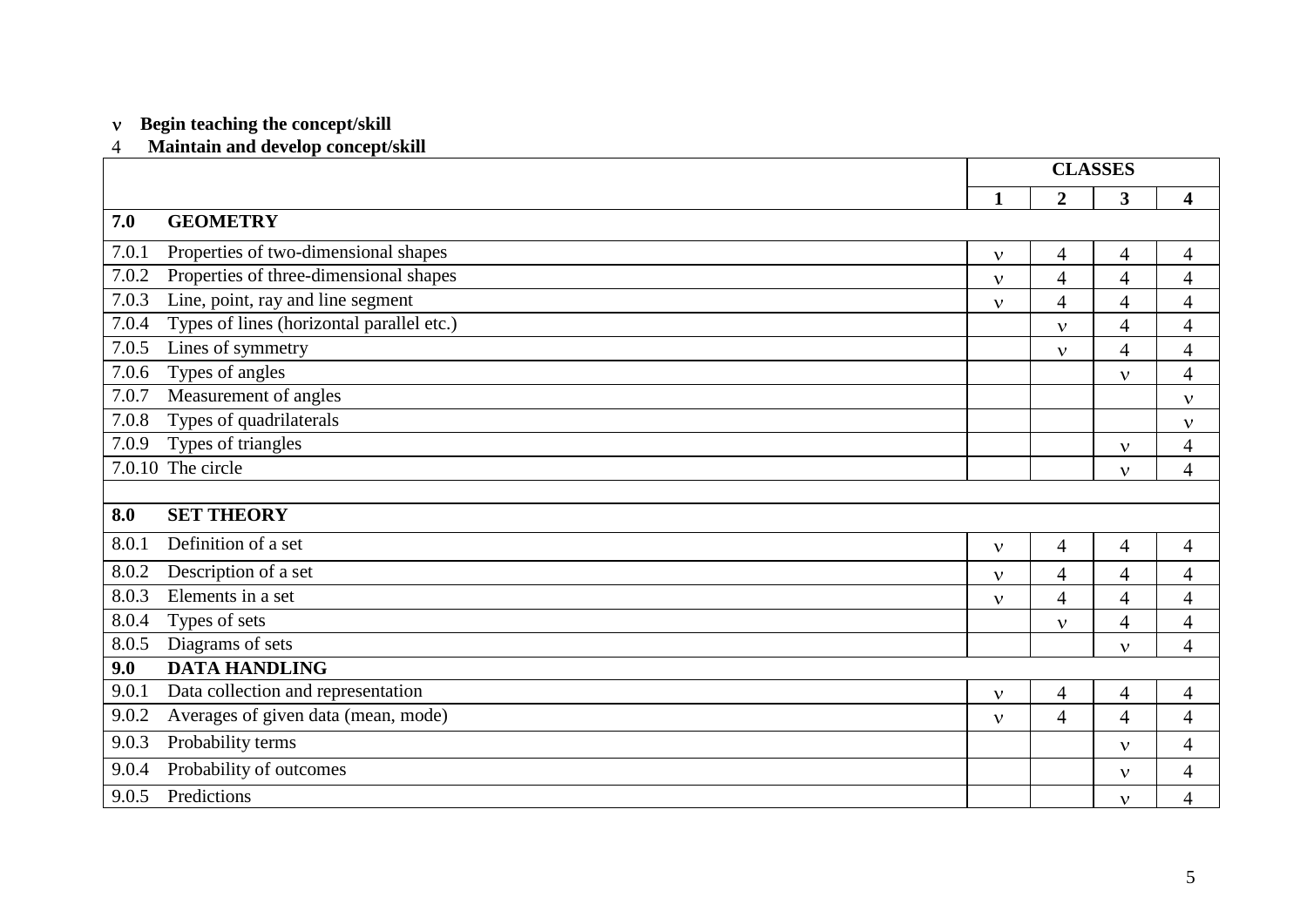### **CLASS 4**

## *Recognize and utilize number concepts as applied to other areas of Mathematics*

#### **Number Concepts**

#### *The pupils should be able to:*

- □ read and write numbers up to 9 999 999
- $\Box$  read and write place value or numerical value of any 7 digit numbers
- □ compare and order numbers up to 9 999 999
- $\Box$  determine the place value of a digit in numbers up to 9 999 999
- **Q** perform the four basic operations on numbes up to 9 999 999
- $\Box$  identify prime numbers up to 100
- $\Box$  distinguish between factors and multiples
- $\Box$  determine factors and multiples for a given number
- identify and use the Highest Common Factor of no more than three numbers
- identify and use Lowest Common Multiple of no more than three numbers
- $\Box$  express a given number as a product of its prime factors
- $\Box$  identify squares of numbers up to the number 12
- $\Box$  build number sequences
- multiply a whole number by on, two- and three-digit numbers;
- $\Box$  divide a whole number by one-and two-digit number
- estimate answers to problems by rounding off numbers to the nearest 10, 100, 1000 and 10000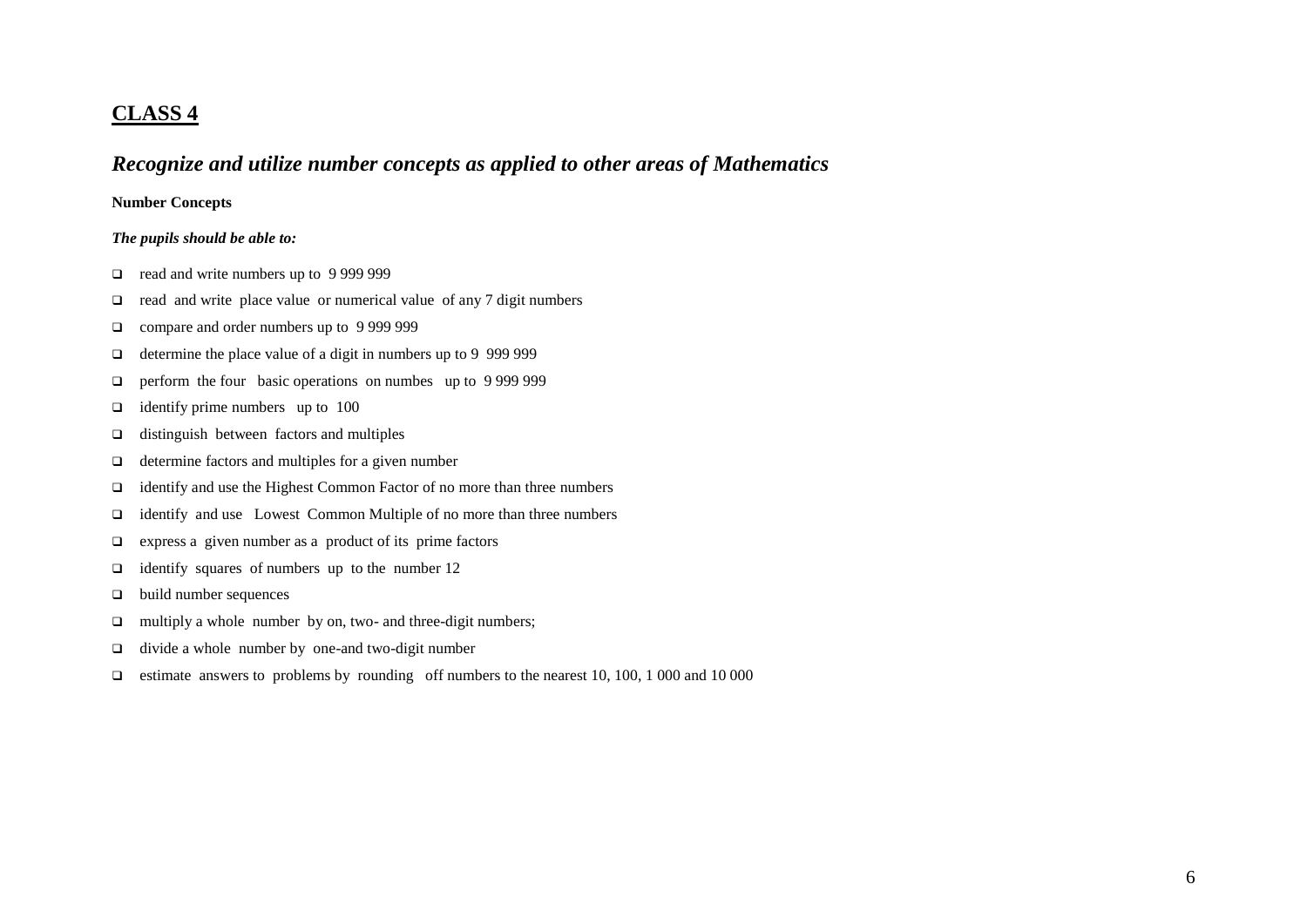Understand and utilize the concepts of fractions and decimals. Further, to be able to apply these concepts to solve every day problems.

### **Fractions and Decimals**

#### *The pupils should be bale to :*

- $\Box$  perform the four operations with decimals and fractions
- $\Box$  convert a fraction to a decimal and vice versa
- $\Box$  solve problems involving decimals
- $\Box$  solve problems involving fractions

### **Apply the principles involved to solve everyday problems**

### **Ratio and Proportion**

#### *The pupils should be bale to :*

- $\Box$  solve problems involving ratios
- solve problems in involving proportions utilizing different problem-solving techniques
- $\Box$  demonstrates a working knowledge of percentages
- $\Box$  integrate concepts and skills learnt in other s areas to assist in solving worded problems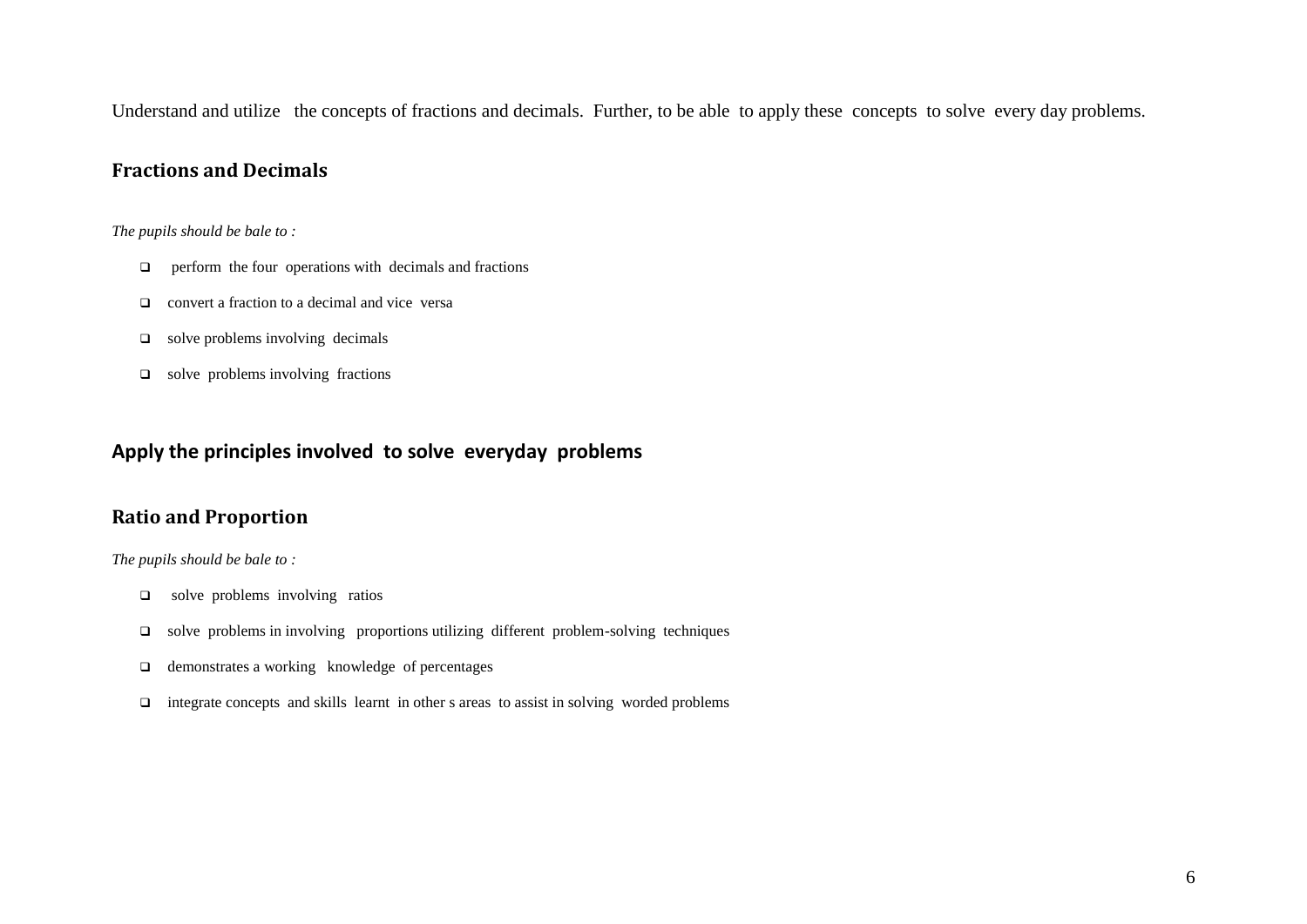## **Develop skills needed to accurately perform tasks involved in measurement**

*Measurement*

*The pupils should be bale to :*

- $\Box$  determine the area and perimeter of regular and irregular shapes
- $\Box$  determine a dimension given another dimension and either the area or perimeter of a regular shape
- $\Box$  measure mass using the appropriate unit
- $\Box$  measure capacity using the appropriate unit
- $\Box$  tell time in minutes past and minutes to the hour
- $\Box$  combine money coins and notes of values equivalent to \$100
- $\Box$  determine the change to be received from a given from a given sum money to purchase items
- $\Box$  solve problem involving money
- □ solve problems based on units of measurement

#### **Differentiate between shapes, lines and angles. Utilize concepts and skills previously developed in these areas.**

#### **Geometry**

#### *The pupils should be able to:*

- $\Box$  identify and define lines, angles and vertices
- identify and differentiate between different types of angles
- **Q** compare angles
- $\Box$  classify triangles as equilateral, right angled or isosceles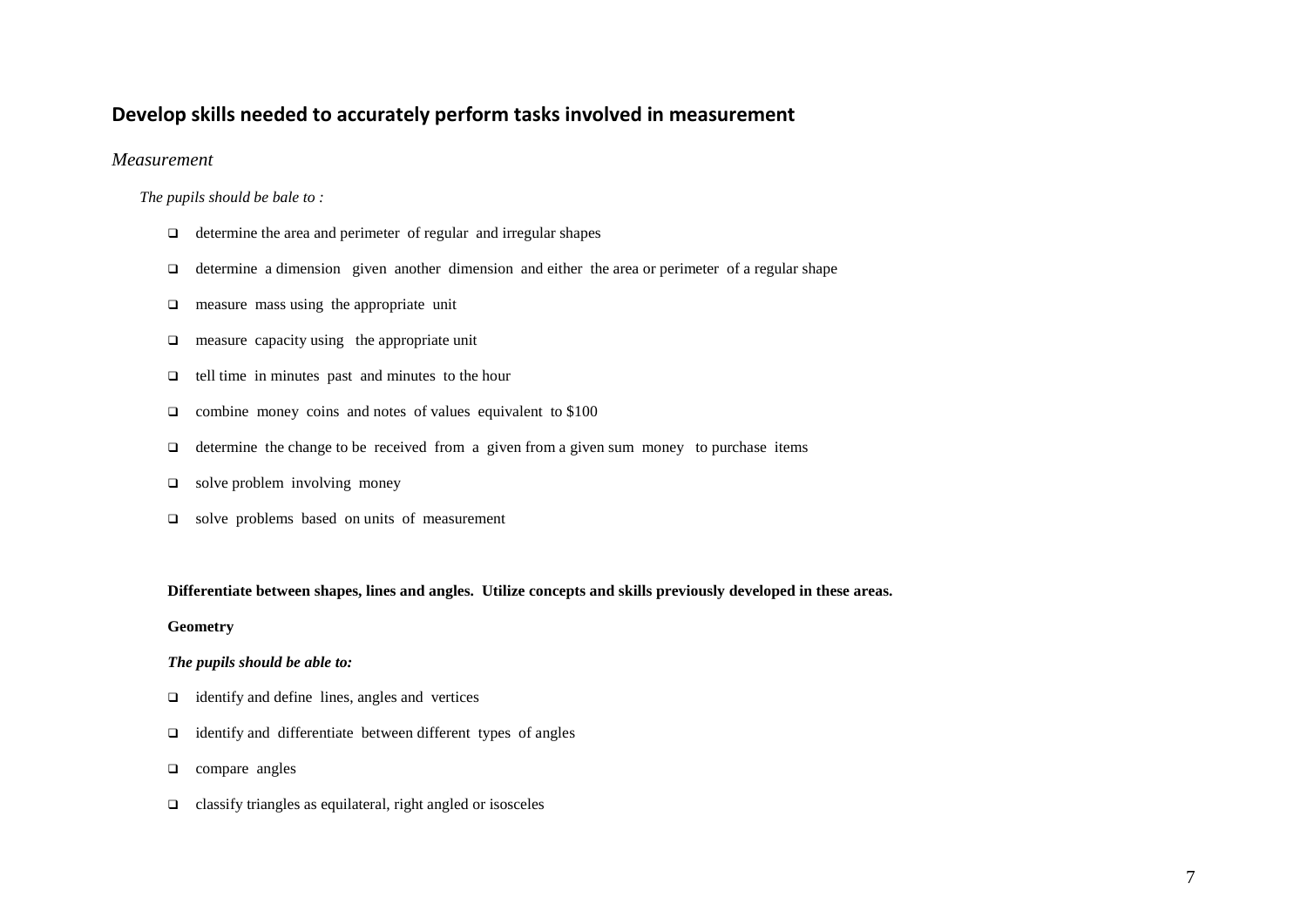- $\Box$  classify quadrilaterals as either square, rectangles or parallelogram
- $\Box$  show the relationship between the radius and the diameter

### **Utilize the concept of sets to interpret diagrams and solve problems**

#### **Venn Diagram**

*The pupils should be able to:*

- $\Box$  identify the intersection and union of two sets
- □ use Venn diagrams to illustrate sets
- use Venn diagrams to list the elements in a set
- use Venn diagrams to solve problems involving no more than two sets

#### **Utilize tally charts as well as any other method to collect and record data. Also to demonstrate the ability to read co-ordinates.**

*The pupils should be able to :*

- **Q** perform experiments and record data
- $\Box$  display recorded data on different types of graphs
- $\Box$  locate places on a map
- $\Box$  plot co-ordinates on a grid
- $\Box$  predict the likely outcome of an event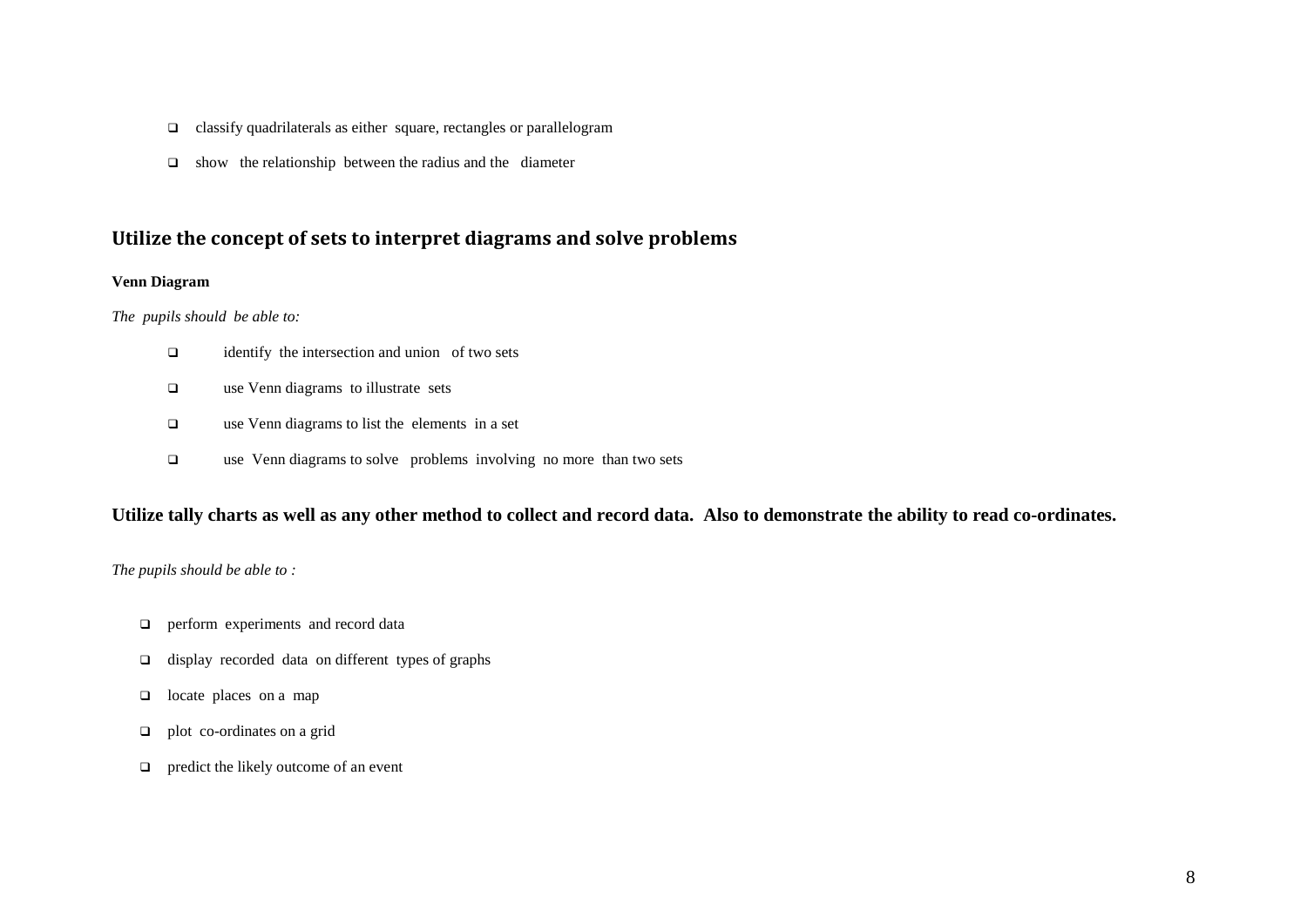# **CLASS 4**

| <b>TOPIC</b>                     | <b>OBJECTIVES</b>                                                                                                                                         | <b>SUGGESTED ACTIVITIES</b>                                                                                                                                   | <b>ASSESSMENT</b>            | <b>RESOURCES</b>                        |
|----------------------------------|-----------------------------------------------------------------------------------------------------------------------------------------------------------|---------------------------------------------------------------------------------------------------------------------------------------------------------------|------------------------------|-----------------------------------------|
|                                  | Pupils should be able to:                                                                                                                                 |                                                                                                                                                               |                              |                                         |
| <b>NUMBER</b><br><b>CONCEPTS</b> | Read and write numbers up to<br>9 999 999 using words and<br>symbols.                                                                                     | Read the water meter at different<br>times and find the amount of water<br>used.                                                                              | Quizzes<br>Written exercises | Flash cards<br>Multiplication<br>tables |
|                                  | Write the value and/or place<br>value of any digit in a seven-<br>digit number.<br>Compare and order numbers up<br>to 9 999 999.                          | Number riddles e.g.<br>The number has three digits<br>The tens digit is one more than the<br>hundreds digit<br>The ones digit is the sum of the tens          |                              | Number charts<br>Hundred chart          |
|                                  | Identify prime numbers up to<br>100.                                                                                                                      | and hundreds digit<br>Rounded to the nearest hundred, the<br>number is 300.                                                                                   |                              |                                         |
|                                  | Distinguishing between factors<br>and multiples.<br>Determine factors and multiples<br>for a given number.                                                | Use the calculator to observe<br>number patterns and rules in<br>mathematics. For example:<br>For any multiple of three, the digits<br>add to give 3, 6 or 9. | Quizzes<br>Discussion        | Calculator                              |
|                                  | Express a given number as a<br>product of its prime factors.<br>Identify squares of numbers up<br>to the number 12 and the<br>corresponding square roots. | 18: $1+8=9$<br>$372: 3 + 7 + 2 = 12;$<br>$1 + 2 = 3$<br>and                                                                                                   |                              |                                         |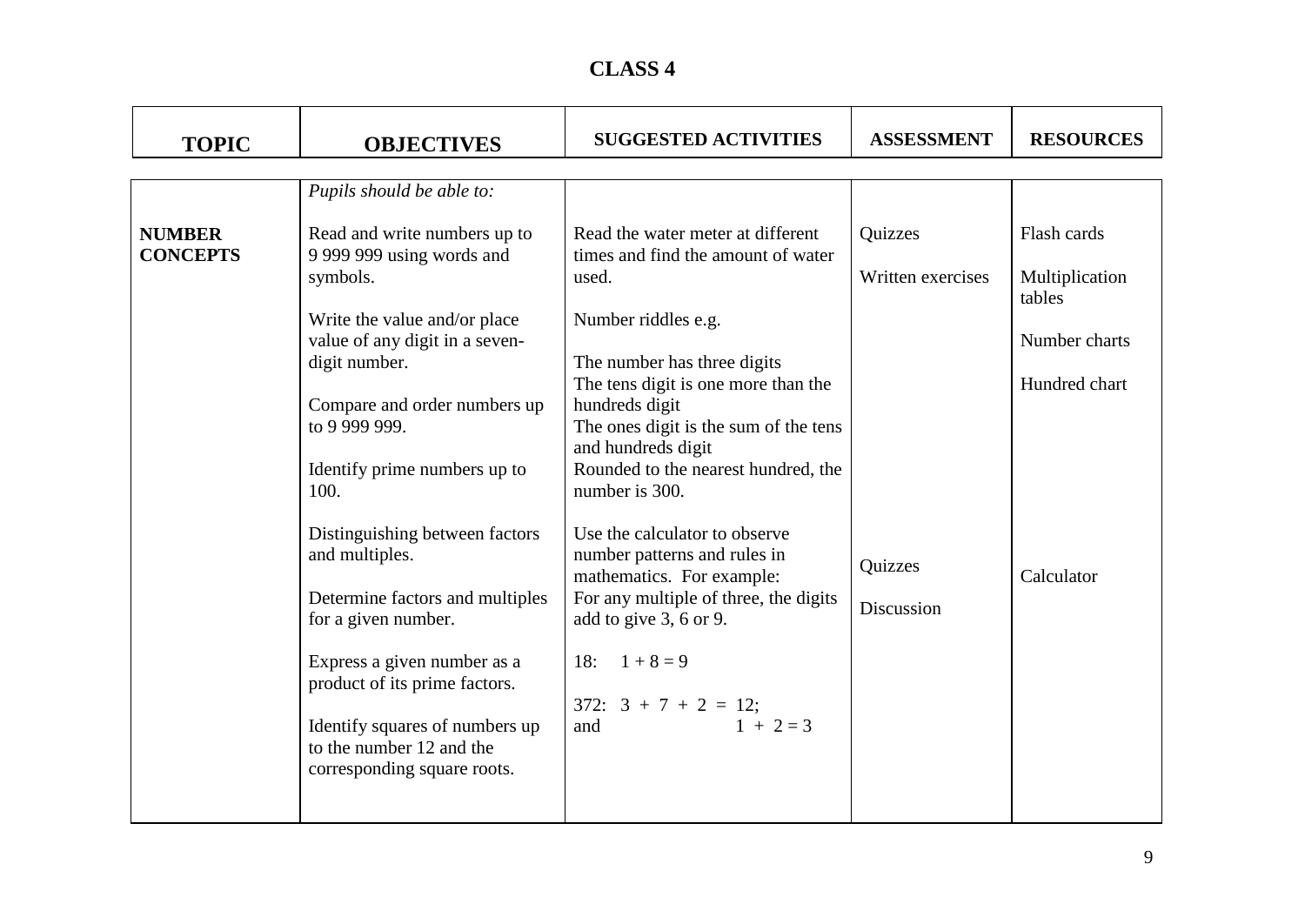| <b>CLASS 4</b> |  |
|----------------|--|
|----------------|--|

| <b>TOPIC</b>                            | <b>OBJECTIVES</b>                                                                                        | <b>SUGGESTED ACTIVITIES</b>                                                                                 | <b>ASSESSMENT</b>  | <b>RESOURCES</b>         |
|-----------------------------------------|----------------------------------------------------------------------------------------------------------|-------------------------------------------------------------------------------------------------------------|--------------------|--------------------------|
|                                         |                                                                                                          |                                                                                                             |                    |                          |
|                                         | Build number sequences using<br>whole numbers, fractions and<br>decimals in ascending and                | Complete problem solving<br>exercises such as:                                                              | Written exercises  | Calculator<br>Worksheets |
|                                         | descending order.                                                                                        | Complete:                                                                                                   |                    |                          |
|                                         | Multiply whole numbers by one,<br>two- and three-digit numbers.                                          | $1, 3, 9, 27, \underline{\hspace{1cm}}, \underline{\hspace{1cm}}, \underline{\hspace{1cm}}.$                |                    |                          |
|                                         | Divide whole numbers by one-<br>and two-digit numbers.                                                   | 2.0, 2.2, 2.4, 2.6, ___, ___, ___                                                                           |                    |                          |
|                                         | Estimate answers to problems by<br>rounding off numbers to the<br>nearest 10, 100, 1 000, and<br>10 000. |                                                                                                             |                    |                          |
| <b>FRACTIONS</b><br><b>AND DECIMALS</b> | Divide a decimal fraction by a<br>whole number and vice versa                                            | Teams of pupils are given cards<br>with a digit on each and one student<br>has a card with a decimal point. | <b>Simulations</b> | Flash cards              |
|                                         | Divide a decimal fraction by a<br>decimal fraction.                                                      | The teacher calls a decimal number<br>and each team must form the<br>number. The team that forms the        | Games              | Game cards               |
|                                         | Express a common fraction as a<br>decimal fraction and vice versa.                                       | number first wins. The number may<br>also be given as the sum or product<br>of two numbers.                 |                    |                          |
| <b>MEASUREMENT</b>                      | Determine the perimeter of<br>regular and irregular shapes by                                            | Create plans of the school by using<br>scale drawings. Establish the                                        |                    |                          |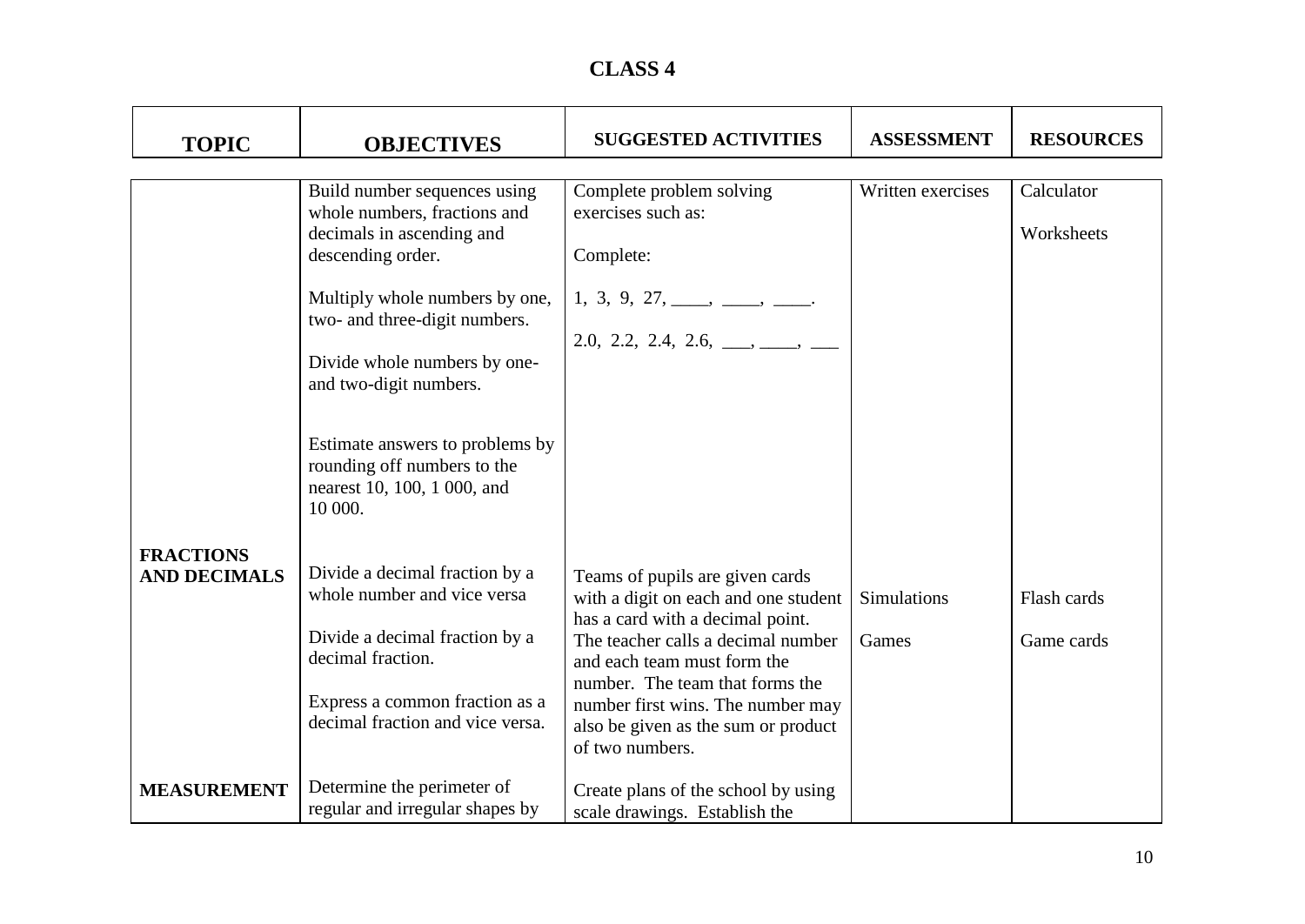# **CLASS 4**

| <b>TOPIC</b>    | <b>OBJECTIVES</b>                                                                                                                                                                               | <b>SUGGESTED ACTIVITIES</b>                                                                                                                                                    | <b>ASSESSMENT</b>                             | <b>RESOURCES</b>                                                    |
|-----------------|-------------------------------------------------------------------------------------------------------------------------------------------------------------------------------------------------|--------------------------------------------------------------------------------------------------------------------------------------------------------------------------------|-----------------------------------------------|---------------------------------------------------------------------|
|                 | (i) measuring and (ii)<br>calculating.                                                                                                                                                          | relationship between the area of the<br>plan and the actual area                                                                                                               | Observation<br>Discussion                     | Rulers                                                              |
|                 | Determine the area of a regular<br>and irregular shapes by<br>measuring and<br>(i)<br>(ii) calculating.<br>(ii)<br>Determine the length of a<br>rectangle given the perimeter<br>and the width. | Use a calibrated container to make<br>a water clock that tells time in<br>minutes. Repeat the activity with<br>a container that has a smaller<br>diameter. What do you notice? | Written exercises<br>Simulation<br>Discussion | Measuring tape<br>Drawing<br>instruments<br>Discarded<br>containers |
|                 | Determine the length of a<br>rectangle given the area and the<br>width.<br>Review the concepts of mass,                                                                                         | Draw out a running track 50 metres<br>long and measure the time that it<br>takes pupils to run 50 metres.<br>Determine the speed of each pupil.                                | Oral presentations                            | Watch / clock<br>Stop watch<br>Paint                                |
|                 | capacity, money and time as<br>outlined in the Class 3 syllabus.                                                                                                                                | A visitor from Trinidad went to the<br>bank and changed TT \$360. She<br>received \$120 in Barbadian<br>currency. What was the exchange<br>rate?                               |                                               | Calculators<br>Coins and bills                                      |
| <b>GEOMETRY</b> | Identify and give the meanings<br>of:<br>a line segment<br>(i)<br>a line<br>(ii)<br>(iii)<br>a ray<br>(iv)<br>an angle                                                                          | Design charts that explain the<br>difference between the concepts<br>identified.                                                                                               | Written reports<br>Oral presentations         | Squared paper<br>Drawing tools                                      |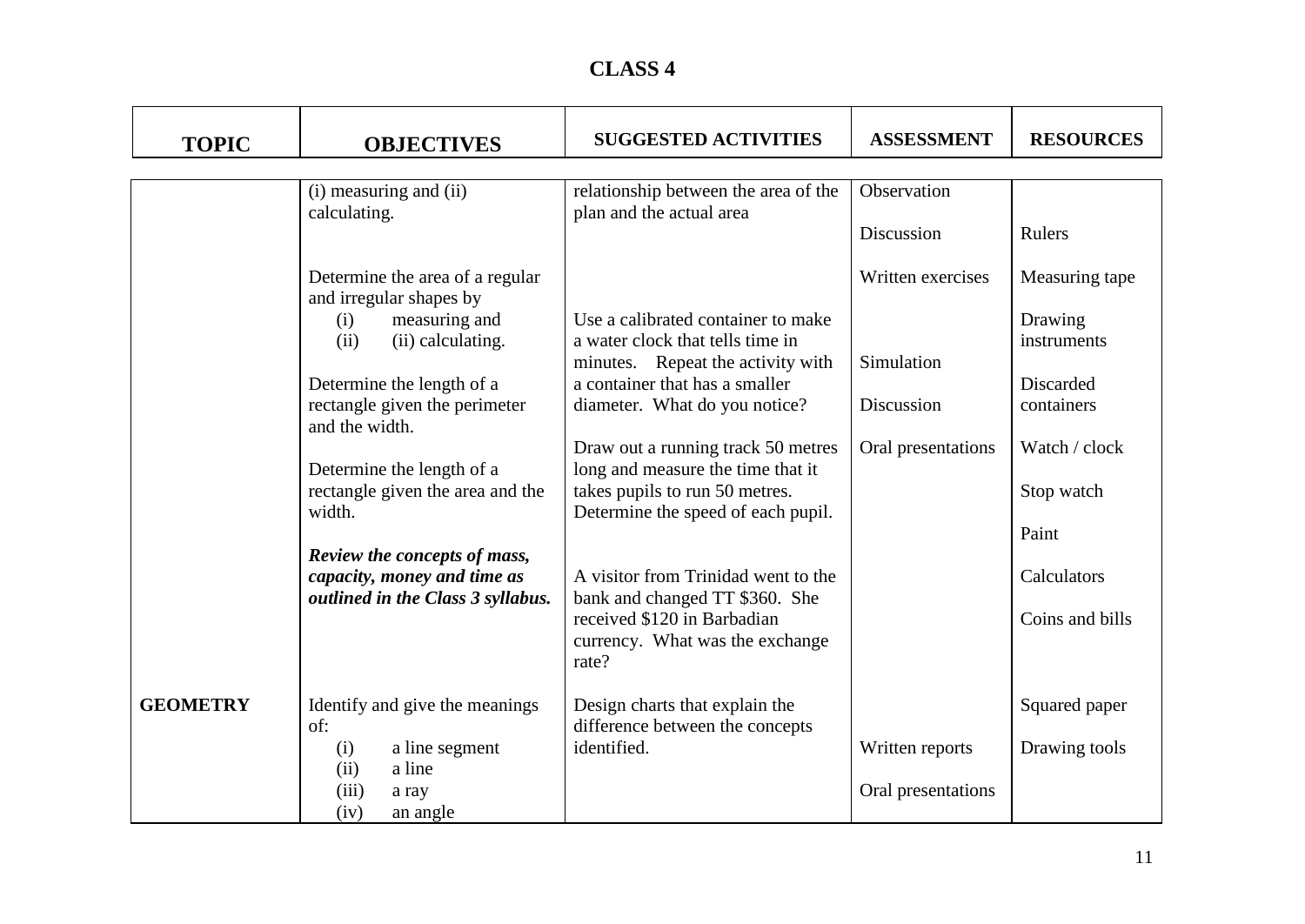| <b>CLASS 4</b> |  |
|----------------|--|
|----------------|--|

| <b>TOPIC</b>    | <b>OBJECTIVES</b>                                                         | <b>SUGGESTED ACTIVITIES</b>                                              | <b>ASSESSMENT</b>    | <b>RESOURCES</b>                  |
|-----------------|---------------------------------------------------------------------------|--------------------------------------------------------------------------|----------------------|-----------------------------------|
|                 | (v)<br>a vertex                                                           | Photograph buildings or objects                                          | Discussion           |                                   |
|                 | Identify and describe:                                                    | that contain the angles identified.<br>Produce a booklet that contains a |                      | Digital camera                    |
|                 | a right angle<br>(i)<br>an acute angle<br>(ii)                            | definition and at least three<br>examples of each angle.                 | <b>Booklet</b>       | Computer with<br>Internet access. |
|                 | an obtuse angle<br>(iii)<br>(iv)<br>a reflex angle                        | (Pictures may also be taken from<br>the computer)                        | <b>Illustrations</b> |                                   |
|                 | Classify triangles as equilateral,                                        |                                                                          |                      | Squared paper                     |
|                 | right-angled or isosceles.                                                |                                                                          |                      | String<br>Two dimensional         |
|                 | Classify quadrilaterals as square,<br>rectangle or parallelogram.         | Using string, Investigate the                                            |                      | shapes                            |
|                 | Identify the parts of a circle:<br>circumference, chord, diameter,        | relationship between the<br>circumference and diameter of the            |                      | Circles                           |
|                 | radius, center.                                                           | circle by measuring these<br>dimensions on a range of circles.           | Demonstration        | Objects with a<br>circular face   |
|                 | Calculate the radius of a circle<br>given the diameter and vice<br>versa. |                                                                          | Observation          |                                   |
| <b>DATA</b>     | Show initiative in developing                                             | Use co-ordinates to find countries                                       |                      | Squared paper                     |
| <b>HANDLING</b> | appropriate activities.                                                   | on the map.                                                              | Illustration /       | Computer                          |
|                 | Collect and record data on an<br>area of interest.                        |                                                                          |                      | Maps                              |
|                 | Represent the data using:<br>pictographs<br>(i)                           | Represent the locations of the                                           | Diagrams             |                                   |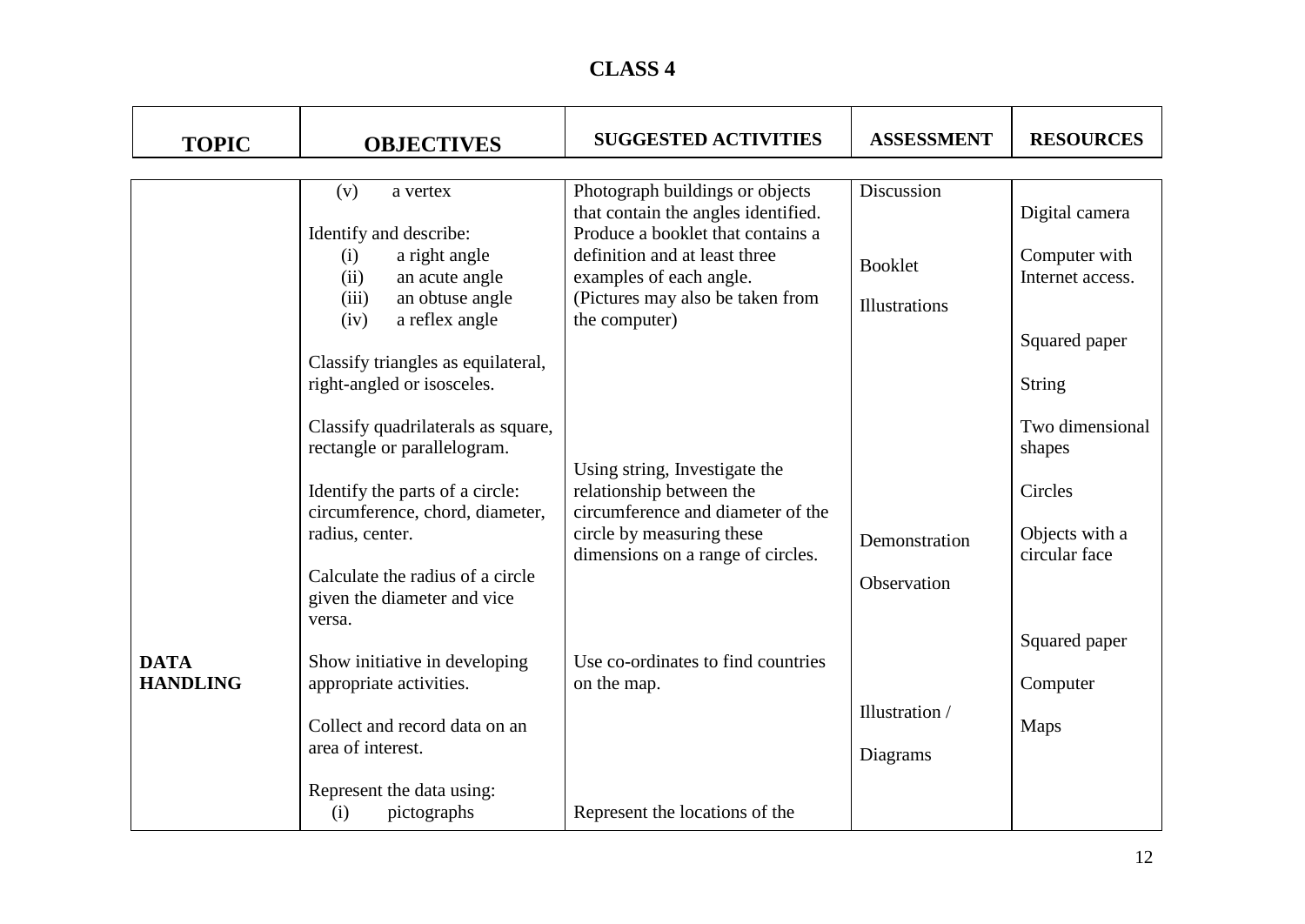| <b>CLASS 4</b> |  |
|----------------|--|
|----------------|--|

| <b>TOPIC</b> | <b>OBJECTIVES</b>                                                                                                                                         | <b>SUGGESTED ACTIVITIES</b>                      | <b>ASSESSMENT</b> | <b>RESOURCES</b> |
|--------------|-----------------------------------------------------------------------------------------------------------------------------------------------------------|--------------------------------------------------|-------------------|------------------|
|              | bar graphs<br>(ii)<br>(iii)<br>line graphs<br>co-ordinate graphs<br>(iv)<br>pie charts<br>(v)<br>Use probability to determine the<br>outcome of an event. | pupils in the classroom, using co-<br>ordinates. |                   |                  |
|              | Use probability to make<br>predictions.                                                                                                                   |                                                  |                   |                  |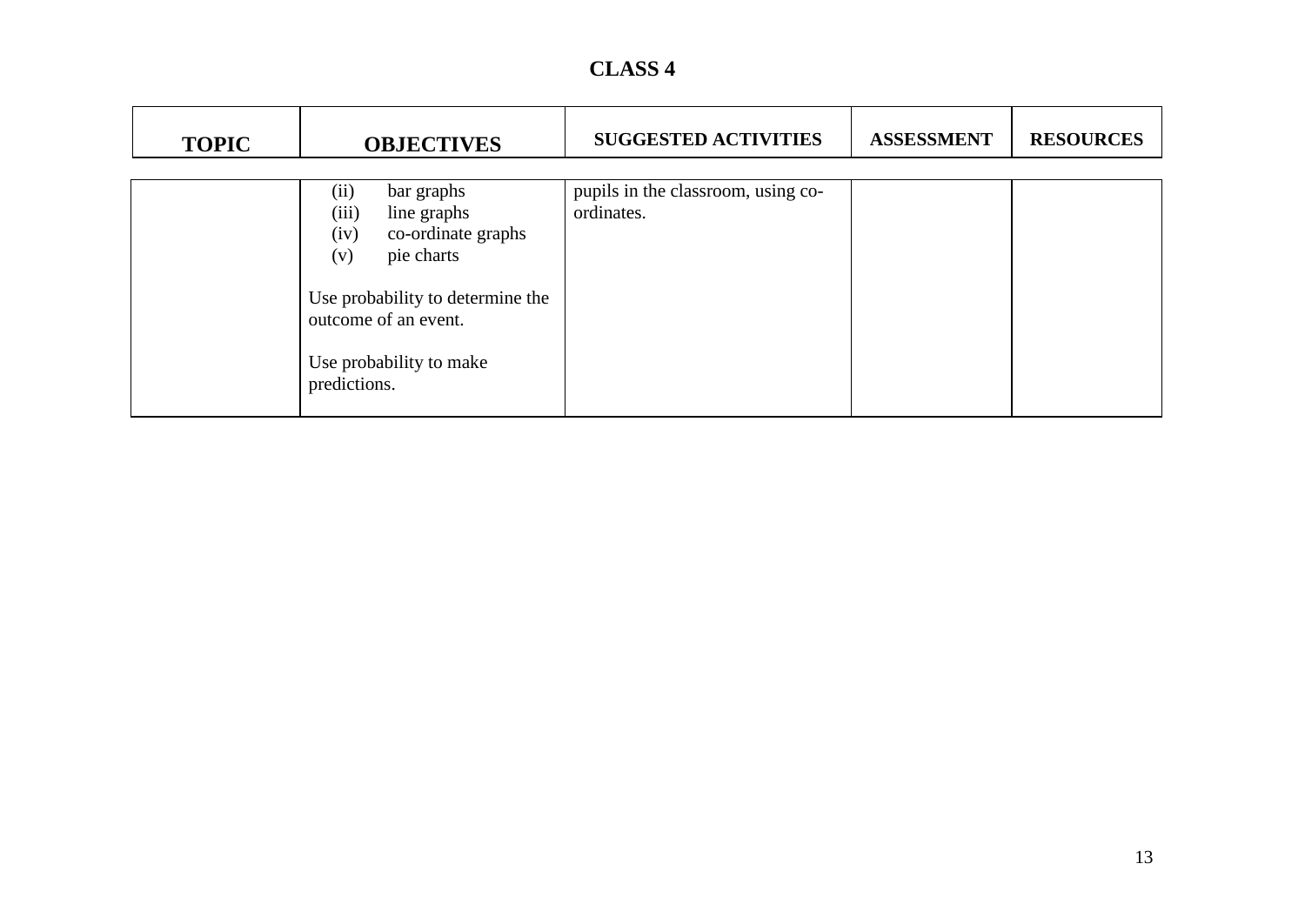### **APPENDIX**

### **SUGGESTED TEXTS**

### **PUPILS**

Caribbean Primary Mathematics Levels 1-6 - Ginn Nelson Primary Maths for Caribbean Schools 1-4 - Errol Furlonge Steps To Common Entrance Mathematics 1 -3 Walter Phillips Steps To Common Entrance Mathematics Text book Walter Phillips Steps To Common Entrance Mathematics Workbook Walter Phillips

### **TEACHERS**

Davis, Robert B., Maher, Carolyn A and Noddings, N. Constructivist views on the teaching and learning of mathematics. Reston, VA: National Council of Teachers of Mathematics.

Grouws, Douglas A. (1992). Handbook of research on mathematics teaching and learning. New York: Macmillan.

Musser, Gary L. (1994) Mathematics for elementary teachers: a contemporary approach. (3<sup>rd</sup> ed.) New York: Macmillan.

Paling, D. (1982) Teaching mathematics in primary schools. Oxford University Press.

Payne, Joseph N (1990) Mathematics for the young child. Reston, VA: Nation Council of Teachers of Mathematics.

Salvin, Robert. (1997) Educational Psychology: Theory and Practice. Boston: Allyn & Bacon.

Wolfolk, Anita. (1995) Educational Psychology. Boston: Allyn & Bacon.